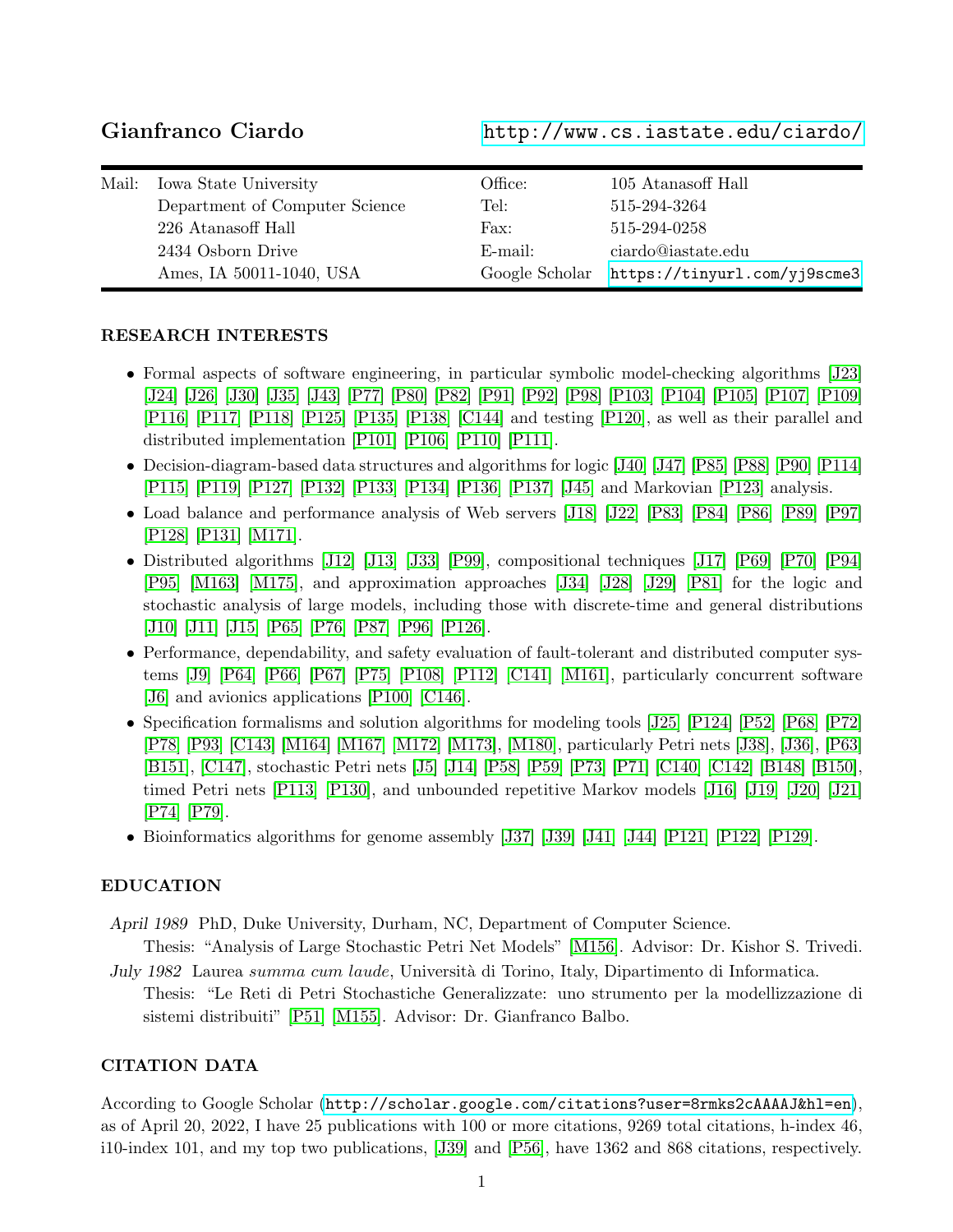#### ACADEMIC POSITIONS

September 2019–present Professor, Department of Computer Science, Iowa State University.

- January 2014–August 2019 Professor and Chair, Department of Computer Science, Iowa State University.
- January 2014–present Adjunct Professor, Department of Computer Science and Engineering, University of California at Riverside.
- July 2003–December 2013 Professor, Department of Computer Science and Engineering, University of California at Riverside.
- April 2007 On leave, Visiting Professor, Laboratoire d'Informatique de Paris 6, Paris, France Worked on symbolic computation of linear Petri net invariants [\[P115\]](#page-17-8).
- January 2004–June 2006 Affiliated Professor, Department of Computer Science, The College of William and Mary, Williamsburg, VA.
- July 2002–December 2003 Professor, Department of Computer Science, The College of William and Mary, Williamsburg, VA.
- July 1997–June 2002 Associate Professor, Department of Computer Science, The College of William and Mary, Williamsburg, VA.
- August 1992–June 1997 Assistant Professor, Department of Computer Science, The College of William and Mary, Williamsburg, VA.
- October 1999–December 1999 and May 2000 On leave, Visiting Professor at the Università di Torino, Italy.

Worked on approximate Markov modeling techniques based on structured state spaces [\[P81\]](#page-15-11).

August 1992–December 1992 On leave, Visiting Professor at the Institut für Technische Informatik, Technische Universität Berlin, Federal Republic of Germany. Worked on extensions of the Deterministic and Stochastic Petri Net formalism, involving mixtures of exponential and discrete distributions [\[P61\]](#page-14-13) [\[P62\]](#page-14-14) and its modeling applications [\[P60\]](#page-14-15).

### OTHER POSITIONS

- January 2000–April 2000 Visiting faculty, HP Labs, Palo Alto, CA. Worked on Web traffic models [\[P84\]](#page-15-8) [\[P86\]](#page-15-9).
- July 1993–August 2000 Consultant, Institute for Computer Applications in Science and Engineering (ICASE), NASA Langley Research Center, Hampton, VA.

Worked on reliability and performance models and solution techniques [\[J17\]](#page-11-7) [\[M163\]](#page-20-0), non-exponential timing [\[J11\]](#page-10-3) [\[P65\]](#page-14-2) [\[P68\]](#page-14-7) [\[P73\]](#page-14-10), and distributed approaches [\[J12\]](#page-10-0) [\[J13\]](#page-10-1).

Summer 1994 Consultant, HP Labs, Palo Alto, CA.

Worked on approximate modeling of communication switches [\[P67\]](#page-14-5).

September 1988–July 1992 Member Technical Staff, Software Productivity Consortium, Herndon, VA.

Responsibilities in this research consortium sponsored by major aerospace and defense companies included research in modeling and technical direction for the specification and design of a hierarchical, hybrid stochastic modeling environment for software and system analysis.

August 1984–August 1988 Research Assistant, Duke University. Primary interests: stochastic processes [\[J3\]](#page-10-9) [\[J4\]](#page-10-10), Petri nets [\[P55\]](#page-13-7), stochastic modeling [\[P53\]](#page-13-8), performability and logic analysis of systems [\[J2\]](#page-10-11), and parallel architectures.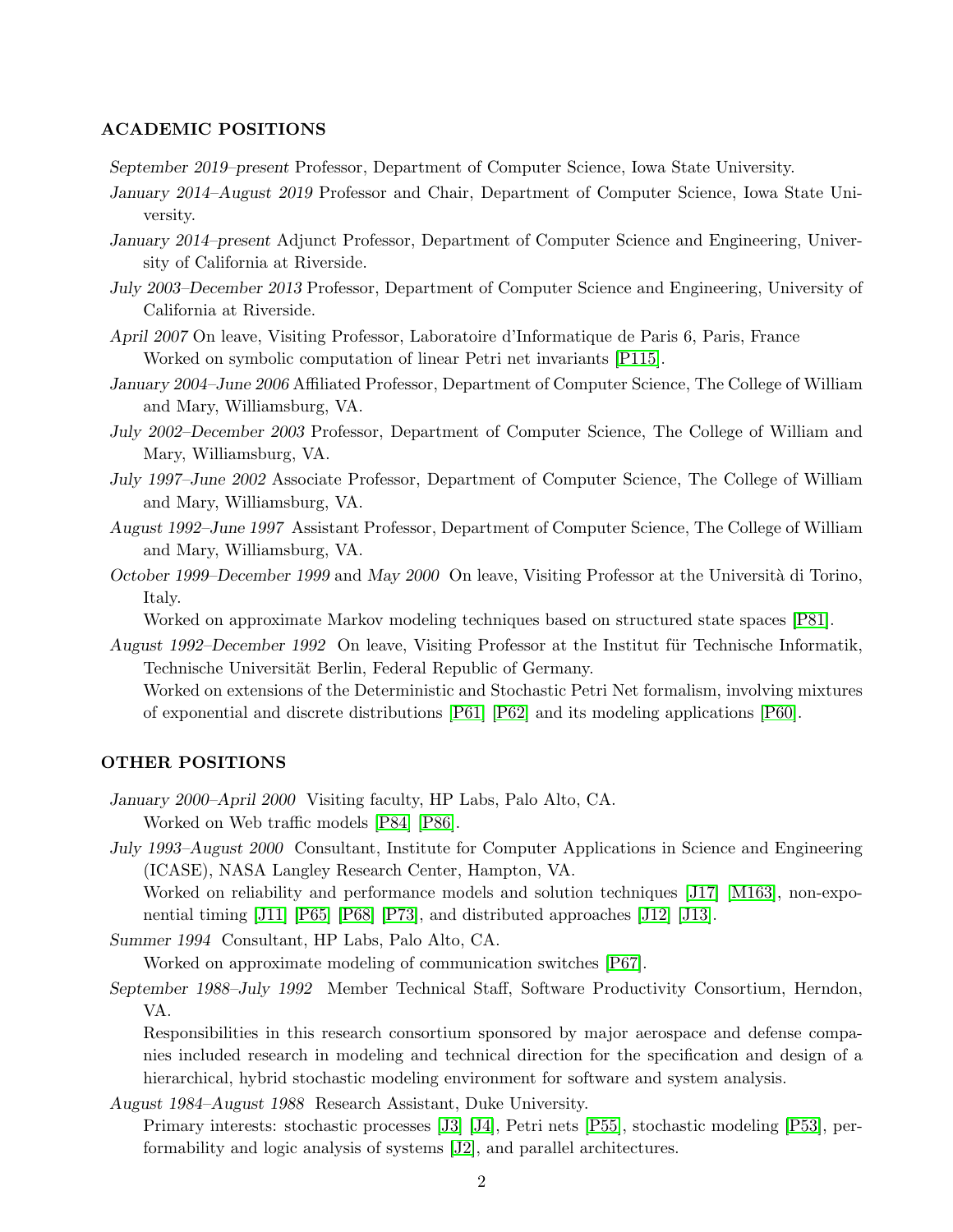- June–August 1986 and June–August 1987 Summer internships at IBM T. J. Watson Research Center, Yorktown Heights, NY, supervised by Dr. S. Lavenberg.
- September 1982–July 1984 Researcher, Database Division, CSELT Research Center, Torino, Italy. Performed research on database interfaces and mappings. Developed a relational interface for CODASYL [\[J1\]](#page-10-12) [\[P48\]](#page-13-9) [\[P49\]](#page-13-10) [\[P50\]](#page-13-11) [\[C139\]](#page-19-10).

#### HONORS AND AWARDS

- Invited speaker at SEMISH, 39th Seminar on Hardware and Software, Curitiba, Brazil, July 2012 [\[M179\]](#page-21-6).
- Keynote speaker at PDMC 2009, Parallel and Distributed Methods in verifiCation, Eindhoven, The Netherlands, November 2009 [\[J32\]](#page-11-15).
- Microsoft Research Cambridge Award for a Paper Co-Authored by a Student at TACAS 2007, to my PhD student Andy Jinqing Yu, for the joint paper [\[P107\]](#page-16-5).
- Keynote speaker at EPEW/WS-FM 2005, joint 2nd European Performance Engineering Workshop and 2nd International Workshop on Web Services and Formal Methods, Versailles, France, September 2005 [\[P102\]](#page-16-15).
- Keynote speaker at ATPN 2004, 25th International Conference on Application and Theory of Petri Nets, Bologna, Italy, June 2004 [\[P98\]](#page-16-1).
- Department of Computer Science Nominee for the William and Mary Margaret Hamilton Professorship, Spring 2003, a university-wide three-year non-renewable term professorship.
- Keynote speaker at PNPM 2001, joint Petri Nets and Performance Models, Process Algebra and Performance Models, and Probabilistic Methods in Verification Multiconference, Aachen, Germany, September 2001 [\[P88\]](#page-15-5).
- Fourteen conference articles [\[P54\]](#page-13-12) [\[P57\]](#page-13-13) [\[P62\]](#page-14-14) [\[P71\]](#page-14-11) [\[P76\]](#page-15-12) [\[P91\]](#page-15-3) [\[P93\]](#page-16-14) [\[P100\]](#page-16-13) [\[P107\]](#page-16-5) [\[P111\]](#page-17-6) [\[P117\]](#page-17-2) [\[P119\]](#page-17-9) [\[P125\]](#page-18-0) [\[P137\]](#page-19-2) invited by the conference organizers for publication in extended version in special issues of IEEE Transactions on Software Engineering [\[J2\]](#page-10-11) [\[J8\]](#page-10-13) [\[J14\]](#page-10-8), Performance Evaluation [\[J7\]](#page-10-14) [\[J15\]](#page-10-4) [\[J25\]](#page-11-10), Software Tools for Technology Transfer [\[J24\]](#page-11-1) [\[J27\]](#page-11-16) [\[J30\]](#page-11-3) [\[J46\]](#page-13-14), Journal of Logic and Computation [\[J33\]](#page-11-6), Innovations in Systems and Software Engineering [\[J35\]](#page-12-0), International Journal of Foundations of Computer Science [\[J40\]](#page-12-2), and Transactions on Petri Nets and Other Models of Concurrency [\[J43\]](#page-12-1).
- IBM Graduate Fellowship, academic years 1985–86 and 1986–87.

#### PATENTS

United States Patent 6,546,473 "Method for cache replacement of web documents", April 8, 2003. Inventors: Ludmila Cherkasova and Gianfranco Ciardo. Assignee: Hewlett-Packard Company (Palo Alto, CA).

#### JOURNAL EDITORSHIPS

2016 Guest Editor: special issue from the 2014 Petri Nets Conference, Fundamenta Informaticae.

January 2007–present Associate Editor, Trans. Petri Nets and Other Models of Concurrency, Springer (<http://www.springer.com/east/home/computer/lncs?SGWID=5-164-6-417809-0>).

January 2001–January 2005 Associate Editor, IEEE Transactions on Software Engineering [\[M174\]](#page-21-7).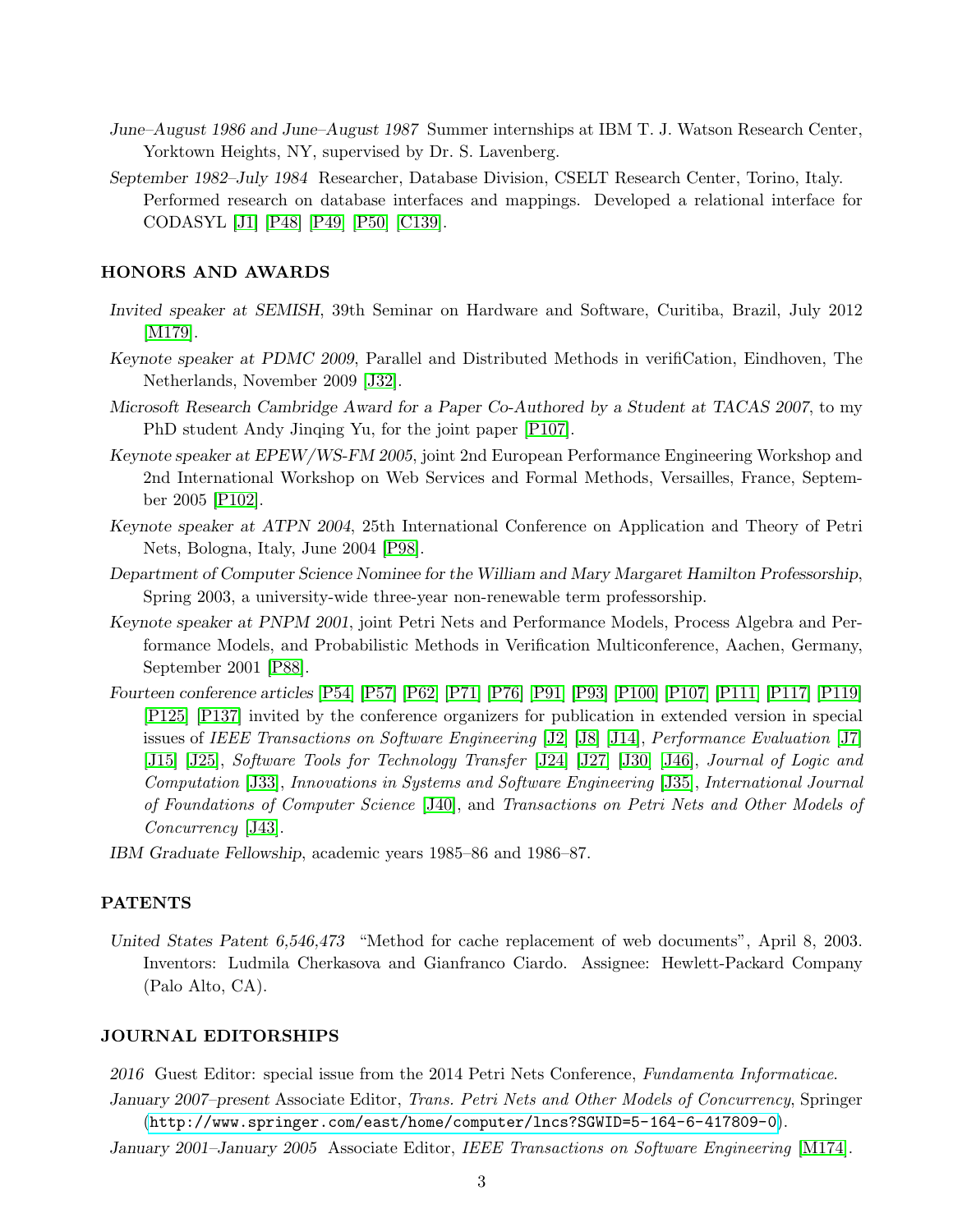September 1996 Guest Editor: special issue on stochastic Petri nets, IEEE Transactions on Software Engineering [\[M165\]](#page-20-7).

#### STEERING COMMITTEE MEMBERSHIPS

2007–present Petri Nets (PN) <http://www.informatik.uni-hamburg.de/TGI/PetriNets/>. 2006–2011 Quantitative Evaluation of Systems (QEST) <http://www.qest.org>.

#### GRANTS

- July 2021–August 2021 Department of Computer Science seed funding (with PhD student Eshita Zaman) "A decomposition approach for HyperPCTL model checking", six-weeks graduate stipend support.
- January 2017–December 2019 Co-PI (A. Miner PI), "SI2-SSE: A Next-Generation Decision Diagram Library", National Science Foundation ACI-1642397, \$498,672.
- November 2016–April 2017 Co-PI (S. Basu Co-PI, A. Miner PI, K. Rozier Co-PI), "Midwest Verification Day 2016", National Science Foundation CCF-1707092, \$9,994 (participant support grant).
- March 2010–February 2016 PI (S. Basu Co-PI, A. Miner Co-PI), "Advanced decision procedures for words, trees and lists", National Science Foundation CCF-0954132, \$397,478 (transfer of PI).
- January 2013–June 2014 Co-PI (G. Luettgen PI, University of Bamberg, Germany), "Improving symbolic software verification via machine learning", BaCaTeC – Bavaria California Technology Center, \$5,200 (travel grant).
- July 2011–July 2014 Co-PI (A. Nikora PI, Jet Propulsion Lab, K. Trivedi Co-PI, Duke University), "Dependability quantification and assurance of mission-critical software systems", NASA (UCR has a subcontract from Jet Propulsion Lab), \$510,000 (UCR portion: \$173,644).
- August 2010–July 2013 PI, "A hierarchical symbolic framework to verify logic, timing, and probabilistic properties of computing systems", National Science Foundation CCF-1018057, \$400,000 (transferred to Iowa State University as CCF-1442586, with an end date of July 31, 2016).
- September 2009–January 2011 PI (X. Li Co-PI, CINVESTAV-IPN, Mexico), "Verification of active rule bases using timed Petri nets", UC-MEXUS, \$25,000 (UCR portion: \$12,500).
- September 2008–August 2009 PI, "Symbolic computation of bounds on timing and probabilistic properties of computing systems", National Science Foundation CCF-0848463, \$74,810.
- July 2008–June 2009 PI, "Invariant computation using decision diagrams", UCR Academic Senate (Omnibus grant) \$2,100.
- July 2007–June 2008 PI, "Techniques for complex, structured, discrete computations", UCR Academic Senate, \$1,500.
- August 2006–July 2008 Co-PI (L. Bhuyan, PI, and W. Najjar, Co-PI), "Acquisition of an ultra lowlatency multiprocessor system with on-board hardware accelerators", National Science Foundation CNS-0619223, \$330,000.
- September 2006–June 2007 PI, "QEST 2006: 3rd International Conference on Quantitative Evaluation of Systems", University of California Communications Research Program (CORE), \$9,000.
- October 2004–September 2008 Co-PI (G. Zank, PI, and N. Pogorelov, Co-PI, Department of Physics, University of California at Riverside), "ITR: A multi-scale combined hybrid-magnetohydrodynamic (MHD)-neutral atom code", National Science Foundation ATM-0428880, \$1,662,650.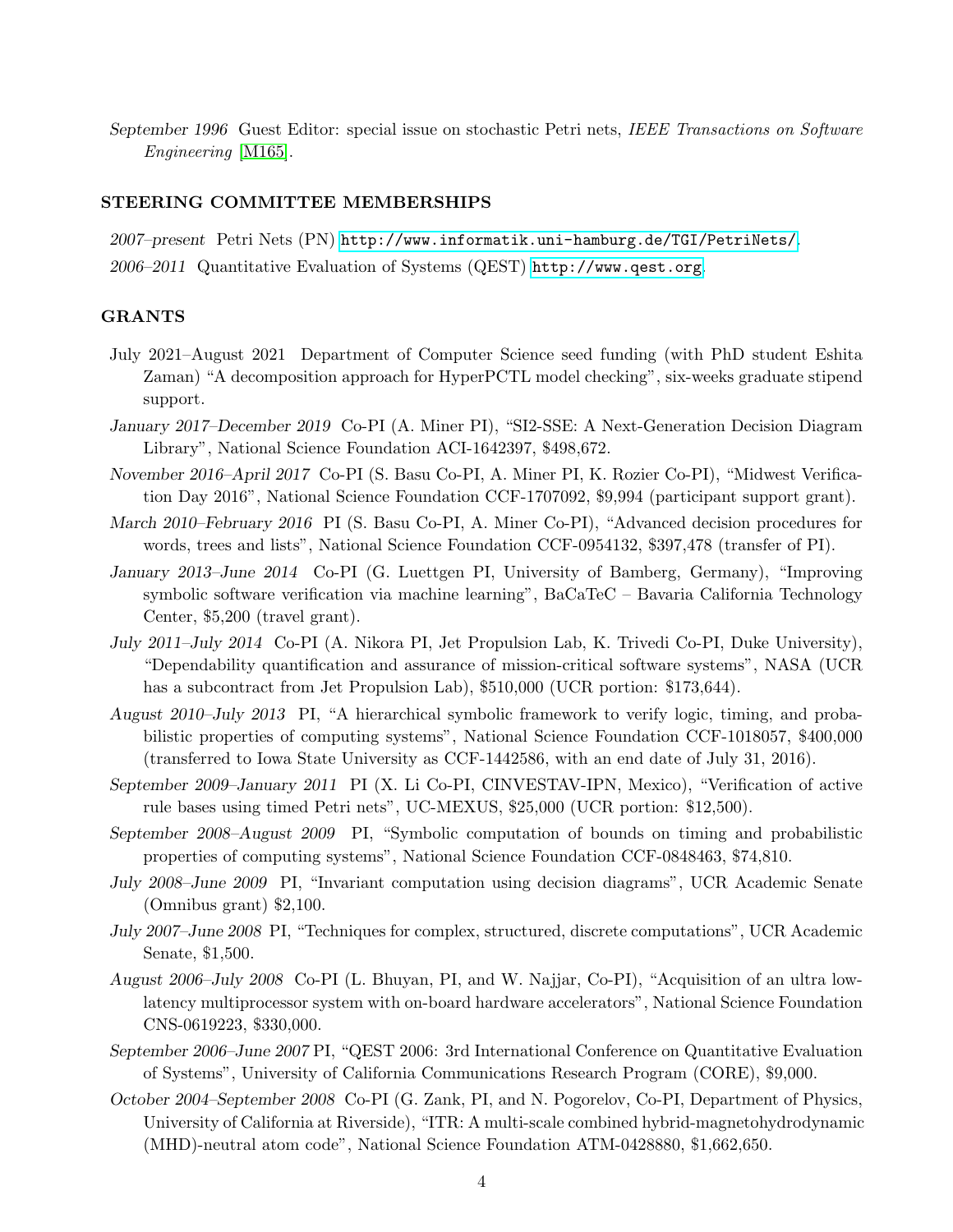- September 2002–August 2007 PI (W. Stewart, North Carolina State University, co-PI), "Structured methods to evaluate the performance of distributed software", National Science Foundation ACI-0203971, \$440,445 (total budget, including a \$214,597 subcontract to NC State).
- September 2002–August 2006 PI, "ITR: Automated Verification of Asynchronous Software Systems", National Science Foundation CCR-0219745, \$360,000.
- April 2002–September 2003 PI, "Formal verification of safety properties for aerospace systems through algorithms based on exhaustive state-space exploration", National Aeronautics and Space Administration NAG-1-02095, \$154,037.
- July 2001–July 2004 PI (E. Smirni co-PI), "Effective techniques and tools for resource management in clustered web servers", National Science Foundation CCR-0098278, \$279,485.
- May 2000 "Discrete-state systems: Model Checking and Performance Evaluation" (travel and educational grant), Lit. 2,500,000 plus living expenses.
- October 1999 "Distributed algorithms for the solution of structured Markov models", Consiglio Nazionale delle Ricerche, Italy (Short-Term Mobility Grant Pos. 140-4 Prot. 048238), Lit. 1,800,000 plus living expenses.
- March 1999–February 2003 PI, "An advanced hierarchical hybrid environment for reliability and performance modeling", National Aeronautics and Space Administration NAG-1-2168, \$333,788.
- September 1995–August 1997 co-PI 1st year (D. Nicol PI), PI 2nd year (D. Nicol co-PI), "Integrated Modeling Project", CACC subcontract on National Science Foundation EEC-9418765, \$36,500.
- December 1994–September 1995 PI, "Integrated environment for performance, reliability, and availability modeling", matching grant from the Virginia Center for Innovative Technology, \$39,989.
- September 1994–September 1995 PI, in collaboration with Genoa Software Systems, Inc., "Integrated environment for performance, reliability, and availability modeling", Phase I STTR award from the Army Research Office, \$100,000.
- May 1993–May 1996 co-PI (D. Nicol PI), "Parallel algorithms for the simulation and analysis of stochastic Petri nets", National Aeronautics and Space Administration, \$248,380.

### PANELS

May 2003 Dagstuhl Seminar 03201, Probabilistic Methods in Verification and Planning.

June 2000 "What is the future for Petri nets in software engineering?", Workshop on Software Engineering and Petri Nets, Aarhus, Denmark.

May 1995 "Non-Markovian Petri Nets", SIGMETRICS'95, Ottawa [\[M162\]](#page-20-8).

December 1989 "SPN Applications", PNPM'89, Kyoto, Japan.

Partipant in numerous National Science Foundation (NSF) proposal review panels.

Proposal reviewer for the U.K. Engineering and Physical Sciences Research Council (EPSRC).

Proposal reviewer for the Netherlands Organization for Scientific Research (NWO).

#### CONFERENCE ORGANIZATION

- June 2022 Workshops and Tutorials Co-Chair, Intl. Conf. Appl. and Theory of Petri Nets (ATPN), Bergen, Norway.
- June 2021 Workshops and Tutorials Co-Chair, Intl. Conf. Appl. and Theory of Petri Nets (ATPN), Paris, France.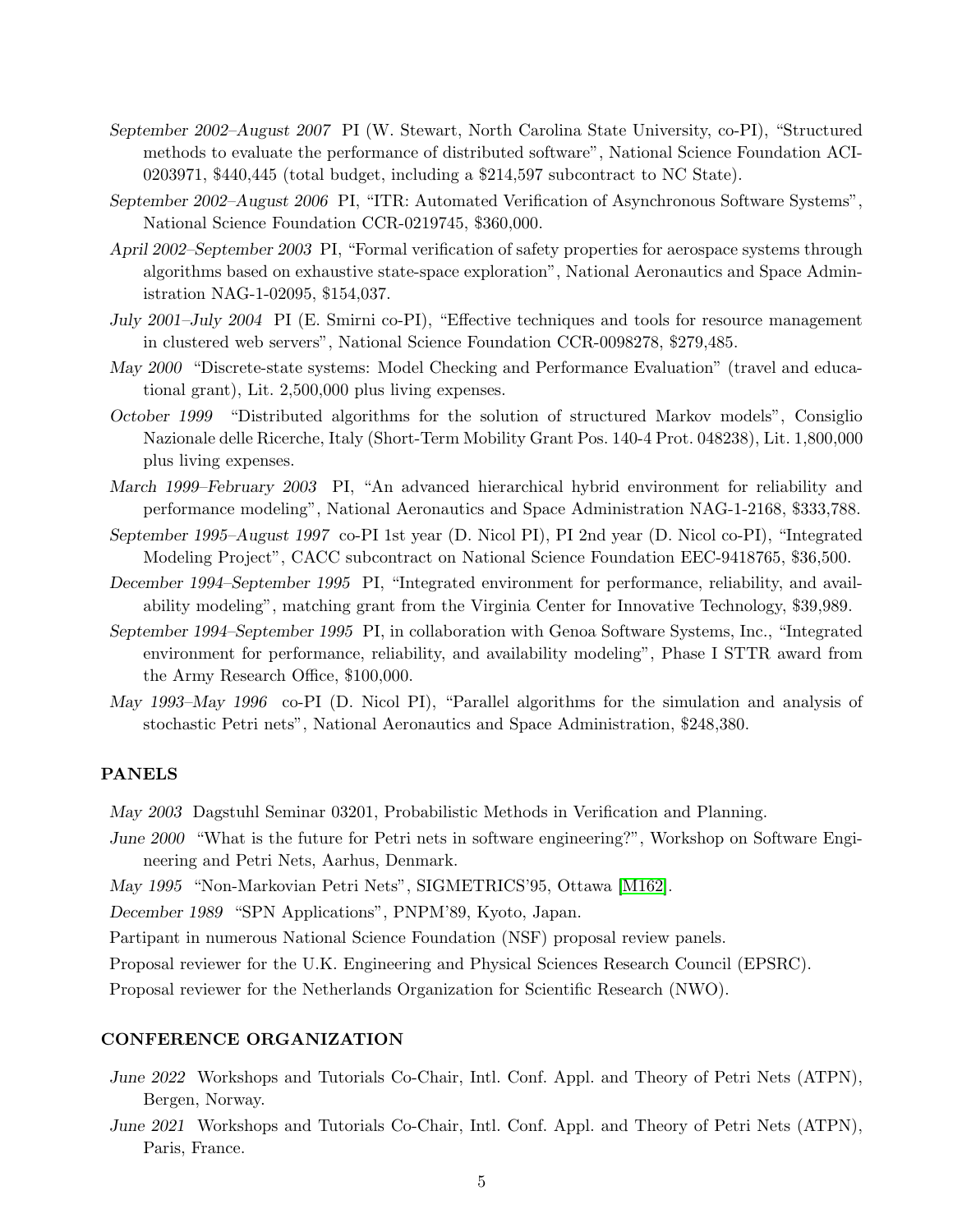- June 2014 Program Co-Chair, Intl. Conf. Appl. and Theory of Petri Nets (ATPN), Tunis, Tunisia [\[B154\]](#page-20-9).
- September 2010 Program Co-Chair, Quantitative Evaluation of Systems (QEST), Williamsburg, VA [\[B153\]](#page-20-10).
- December 2006 Program Co-Chair, IEEE Pacific Rim International Symposium on Dependable Computing (PRDC), Riverside, CA [\[B152\]](#page-20-11).
- September 2006 General Chair, Quantitative Evaluation of Systems (QEST), Riverside, CA .
- June 2005 Program Co-Chair, Intl. Conf. Appl. and Theory of Petri Nets (ATPN), Miami, FL [\[B151\]](#page-20-3).
- September 2003 Program Co-Chair, Petri Nets and Performance Models (PNPM), Urbana-Champaign, IL [\[B150\]](#page-20-4).
- March 2000 Vice Program Chair, IEEE Intl. Computer Performance and Dependability Symposium (IPDS), Chicago, IL.
- September 1999 Tools Chair, Joint Petri Nets and Performance Models (PNPM), Process Algebras and Performance Models (PAPM) and Numerical Solution of Markov Chains (NSMC), Zaragoza, Spain.
- June 1999 Organization Chair, Intl. Conf. Appl. and Theory of Petri Nets (ATPN), Williamsburg, VA.
- September 1998 General Chair, Fourth Intl. Workshop on Performability Modeling of Computer and Communication Systems (PMCCS-4), Williamsburg, VA.
- September 1998 Vice General Chair, IEEE Intl. Computer Performance and Dependability Symposium (IPDS), Durham, NC.
- October 1995 Program Co-Chair, Petri Nets and Performance Models (PNPM), Durham, NC [\[B148\]](#page-19-9).
- May 1995 Co-Organizer, Dagstuhl Seminar on Performance and Dependability Modelling with Stochas-tic Petri Nets, Saarbrücken, Germany [\[B149\]](#page-19-11).
- September 1996 Software Demonstration Chair, IEEE Intl. Computer Performance and Dependability Symposium (IPDS), Urbana-Champaign, IL.

Member of the Program Committee:

June 2022 Intl. Wkshp. on Petri Nets & Software Eng. (PNSE), Bergen, Norway

Sept. 2022 Quantitative Evaluation of Systems (QEST), Warsaw, Poland

- June 2021 Intl. Wkshp. on Petri Nets & Software Eng. (PNSE), Paris, France
- June 2020 Intl. Wkshp. on Petri Nets & Software Eng. (PNSE), Paris, France (virtual)
- June 2019 Intl. Wkshp. on Petri Nets & Software Eng. (PNSE), Aachen, Germany
- May 2019 NASA Formal Methods Symposium, Houston, TX
- Mar. 2019 EAI Intl. Conf. on Perf. Eval. Meth. & Tools (ValueTools), Palma de Mallorca, Spain
- Dec. 2017 EAI Intl. Conf. on Perf. Eval. Meth. & Tools (ValueTools), Venice, Italy
- June 2017 Intl. Wkshp. on Petri Nets & Software Eng. (PNSE), Zaragoza, Spain
- June 2016 Intl. Wkshp. on Petri Nets & Software Eng. (PNSE), Torun, Poland
- June 2015 Intl. Wkshp. on Petri Nets & Software Eng. (PNSE), Brussels, Belgium
- June 2015 Intl. Conf. Appl. & Theory of Petri Nets (ATPN), Brussels, Belgium
- Sept. 2014 Quantitative Evaluation of Systems (QEST), Florence, Italy
- May 2014 Wkshp. Research & Use of Multiformalism Mod. Meth. (WRUMMM), Brescia, Italy
- Jan. 2014 Matrix Analytic Methods in Stochastic Models, Calicut, India
- Aug. 2013 Quantitative Evaluation of Systems (QEST), Buenos Aires, Argentina
- June 2013 Model Checking Contest, Milan, Italy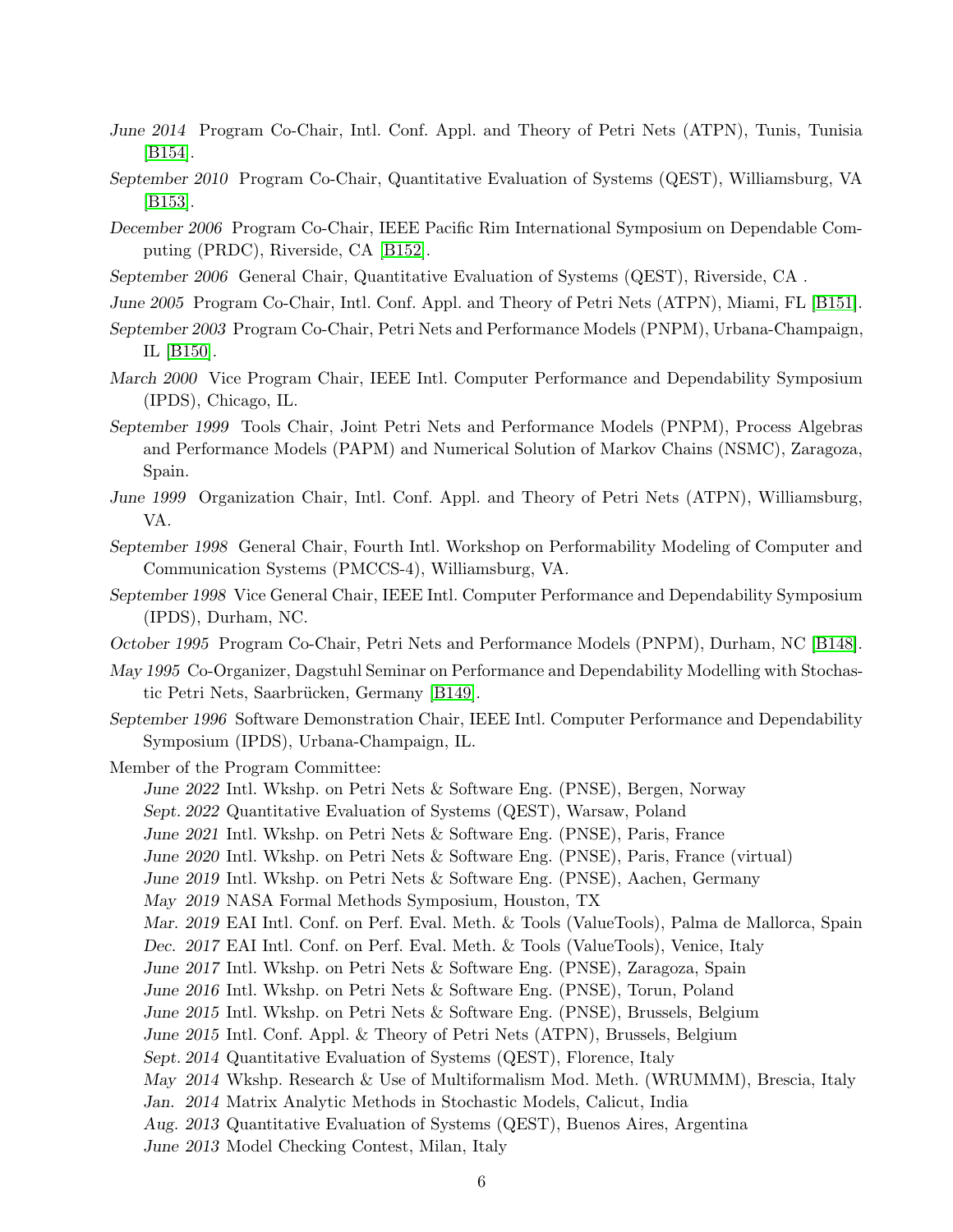June 2013 Intl. Conf. Appl. & Theory of Petri Nets (ATPN), Milan, Italy Sept. 2012 Wkshp. Research & Use of Multiformalism Mod. Meth. (WRUMMM), London, UK Sept. 2012 Parallel & Distributed Methods in verifiCation (PDMC), London, UK Sept. 2012 Quantitative Evaluation of Systems (QEST), London, UK June 2012 Informatica Quantitativa (InfQ), Lucca, Italy June 2012 Intl. Wkshp. on Petri Nets & Software Eng. (PNSE), Hamburg, Germany June 2012 Model Checking Contest, Hamburg, Germany June 2012 Intl. Conf. Appl. & Theory of Petri Nets (ATPN), Hamburg, Germany Sept. 2011 Quantitative Evaluation of Systems (QEST), Aachen, Germany June 2011 1st Wkshp. on Petri net Compositions (CompoNet), Newcastle, UK June 2011 Intl. Conf. Appl. & Theory of Petri Nets (ATPN), Newcastle, UK June 2011 Informatica Quantitativa (InfQ), Lipari, Italy June 2011 Intl. Conf. Dependable Systems & Networks (DSN, PDS), Hong Kong, China June 2010 Intl. Conf. Dependable Systems & Networks (DSN, PDS), Chicago, IL June 2010 Application of Concurrency to System Design (ACSD), Braga, Portugal June 2010 Intl. Conf. Appl. & Theory of Petri Nets (ATPN), Braga, Portugal June 2010 Intl. Wkshp. on Scalable & Usable Model Checking (SUMo), Braga, Portugal June 2010 Intl. Wkshp. on Petri Nets & Software Engineering (PNSE), Braga, Portugal Sept. 2009 Intl. Wkshp. on Practical Appl. of Stoch. Modelling (PASM), London, UK Sept. 2009 Quantitative Evaluation of Systems (QEST), Budapest, Hungary July 2009 Application of Concurrency to System Design (ACSD), Augsburg, Germany June 2009 Intl. Conf. Appl. & Theory of Petri Nets (ATPN), Paris, France June 2009 Intl. Wkshp. on Petri Nets & Software Eng. (PNSE), Paris, France Mar. 2009 SIMUTOOLS, Rome, Italy June 2008 Application of Concurrency to System Design (ACSD), Xi'an, China June 2008 Intl. Wkshp. on Petri Nets & Distributed Systems (PNDS), Xi'an, China Mar. 2008 Parallel & Distributed Methods in verifiCation (PDMC), Budapest, Hungary July 2007 Parallel & Distributed Methods in verifiCation (PDMC), Berlin, Germany Sept. 2007 Quantitative Evaluation of Systems (QEST), Edimburgh, UK Oct. 2007 IFIP WG 7.3 Symposium (PERFORMANCE) Cologne, Germany Aug. 2006 Parallel & Distributed Methods in verifiCation (PDMC), Bonn, Germany June 2006 SIGMETRICS, Saint-Malo, France June 2006 Intl. Conf. Dependable Systems & Networks (DSN, PDS), Philadelphia, PA June 2006 Intl. Conf. Appl. & Theory of Petri Nets (ATPN), Turku, Finland June 2006 European Performance Engineering Wkshp. (EPEW), Budapest, Hungary Mar. 2006 Tools & Algor. for the Constr. & Analysis of Syst. (TACAS), Vienna, Austria Dec. 2005 Pacif Rim Dependable Computing (PRDC), Changsha, Hunan, China Sept. 2005 Quantitative Evaluation of Systems (QEST), Torino, Italy July 2005 Intl. Wkshp. on Practical Appl. of Stoch. Modelling (PASM), Newcastle, UK June 2005 Intl. Conf. Dependable Systems & Networks (DSN, PDS), Yokohama, Japan Sept. 2004 Quantitative Evaluation of Systems (QEST), Enschede, The Netherlands Sept. 2004 Practical Applications of Stochastic Modelling, London, UK June 2004 Intl. Conf. Dependable Systems & Networks (DSN, PDS), Firenze, Italy June 2004 Intl. Conf. Appl. & Theory of Petri Nets (ATPN), Bologna, Italy Sept. 2003 Numerical Solution of Markov Chains (NSMC), Urbana-Champaign, IL Sept. 2003 Techniques & Tools for Computer Perf. Evaluation, Urbana-Champaign, IL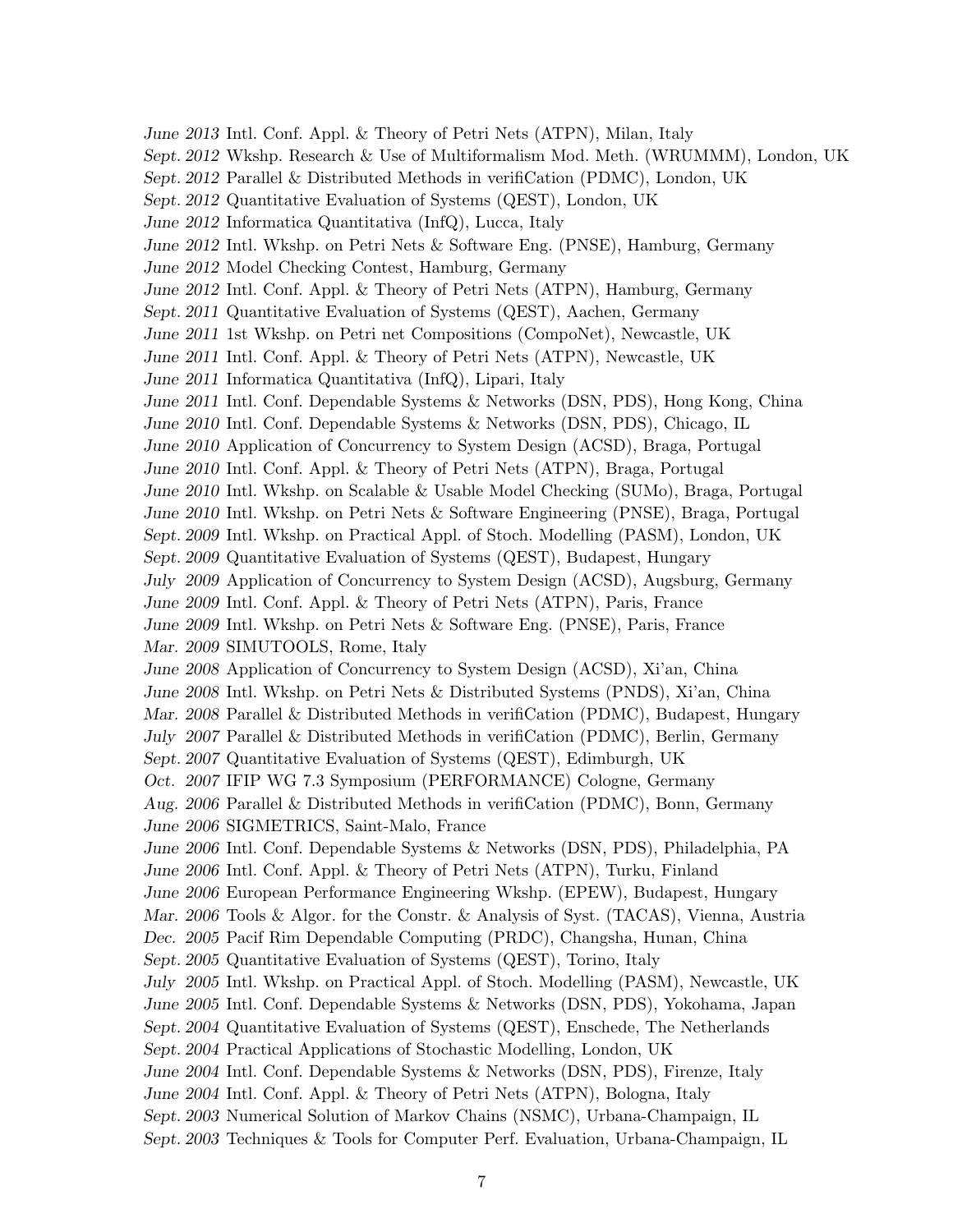June 2003 Wkshp. on Stoch. Petri Nets & Related Formalisms, Eindhoven, The Netherlands June 2003 Intl. Conf. Dependable Systems & Networks (DSN, PDS), San Francisco, CA June 2003 Intl. Conf. Appl. & Theory of Petri Nets (ATPN), Eindhoven, The Netherlands June 2003 SIGMETRICS, San Diego, CA July 2002 Wkshp. on Software Performance (WOSP), Rome, Italy June 2002 Intl. Conf. Dependable Systems & Networks (DSN, PDS), Washington, DC June 2002 Intl. Conf. Appl. & Theory of Petri Nets (ATPN), Adelaide, Australia Apr. 2002 Techniques & Tools for Computer Perf. Evaluation, London, UK Oct. 2001 IEEE Intl. Conf. on Comp. Comm. & Networks  $(IC<sup>3</sup>N)$ , Scottsdale, AZ Sept. 2001 Proc. Alg. Perf. Mod.–Prob. Methods Verif. (PAPM-ProbMIV), Aachen, Germany Sept. 2001 Petri Nets & Performance Models (PNPM), Aachen, Germany Aug. 2001 Intl. Conf. Mod. Anal. Simul. Comp. Telecom. Syst. (MASCOTS), Cincinnati, OH June 2001 Intl. Conf. Appl. & Theory of Petri Nets (ATPN), Newcastle, UK Oct. 2000 IEEE Symp. on Reliable Distributed Systems (SRDS), Nürberg, Germany Sept. 2000 2<sup>nd</sup> Intl. Wkshp. on Software & Performance (WOSP), Ottawa, Canada June 2000 Intl. Conf. Appl. & Theory of Petri Nets (ATPN), Aarhus, Denmark Mar. 2000 IEEE Intl. Computer Perf. & Depend. Symp. (IPDS), Chicago, IL Mar. 2000 Techniques & Tools for Computer Perf. Evaluation, Chicago, IL Oct. 1999 IEEE Symp. on Reliable Distributed Systems (SRDS), Lausanne, Switzerland Sept. 1999 Numerical Solution of Markov Chains (NSMC), Zaragoza, Spain Sept. 1999 Petri Nets & Performance Models (PNPM), Zaragoza, Spain Oct. 1998 1st Intl. Wkshp. on Software & Performance (WOSP), Santa Fe, NM Oct. 1998 IEEE Symp. on Reliable Distributed Systems (SRDS), Purdue University, IN June 1998 Intl. Conf. Appl. & Theory of Petri Nets (ATPN), Lisbon, Portugal June 1998 12th European Simulation Multiconference, Manchester University, UK June 1997 Petri Nets & Performance Models (PNPM), Saint-Malo, France Sept. 1996 IEEE Intl. Computer Perf. & Depend. Symp. (IPDS), Urbana-Champaign, IL May 1996 SIGMETRICS'96, Philadelphia, PA Feb. 1996 Intl. Conf. Mod. Anal. Simul. Comp. Telecom. Syst. (MASCOTS), San Jose, CA Jan. 1995 Intl. Conf. Mod. Anal. Simul. Comp. Telecom. Syst. (MASCOTS), Durham, NC Jan. 1994 Intl. Conf. Mod. Anal. Simul. Comp. Telecom. Syst. (MASCOTS), Durham, NC Oct. 1993 Petri Nets & Performance Models (PNPM), Toulouse, France Dec. 1991 Petri Nets & Performance Models (PNPM), Melbourne, Australia [\[M158\]](#page-20-12)

#### SOFTWARE TOOLS

- MEDDLY: Multi-terminal and Edge-valued Decision Diagram LibrarY. The development of this library is being supported by National Science Foundation grant ACI-1642397, "SI2-SSE: A Next-Generation Decision Diagram Library".
- SMART, Stochastic Model checking Analyzer for Reliability and Timing. This is a multi-formalism multi-solution tool made publicly available to universities and labs [\[M164\]](#page-20-2) [\[M167\]](#page-21-2) [\[M172\]](#page-21-3) [\[M173\]](#page-21-4) [\[P93\]](#page-16-14) [\[J31\]](#page-11-17). Currently, it allows numerical solution of large Markov chains using traditional or Kronecker-based techniques, discrete-event simulation of general stochastic models, and CTL model-checking. Future planned enhancements include probabilistc model-checking capabilities and numerical-simulation hybrid solution.
- SPNP, Stochastic Petri Net Package. Designed and implemented as part of doctoral work at Duke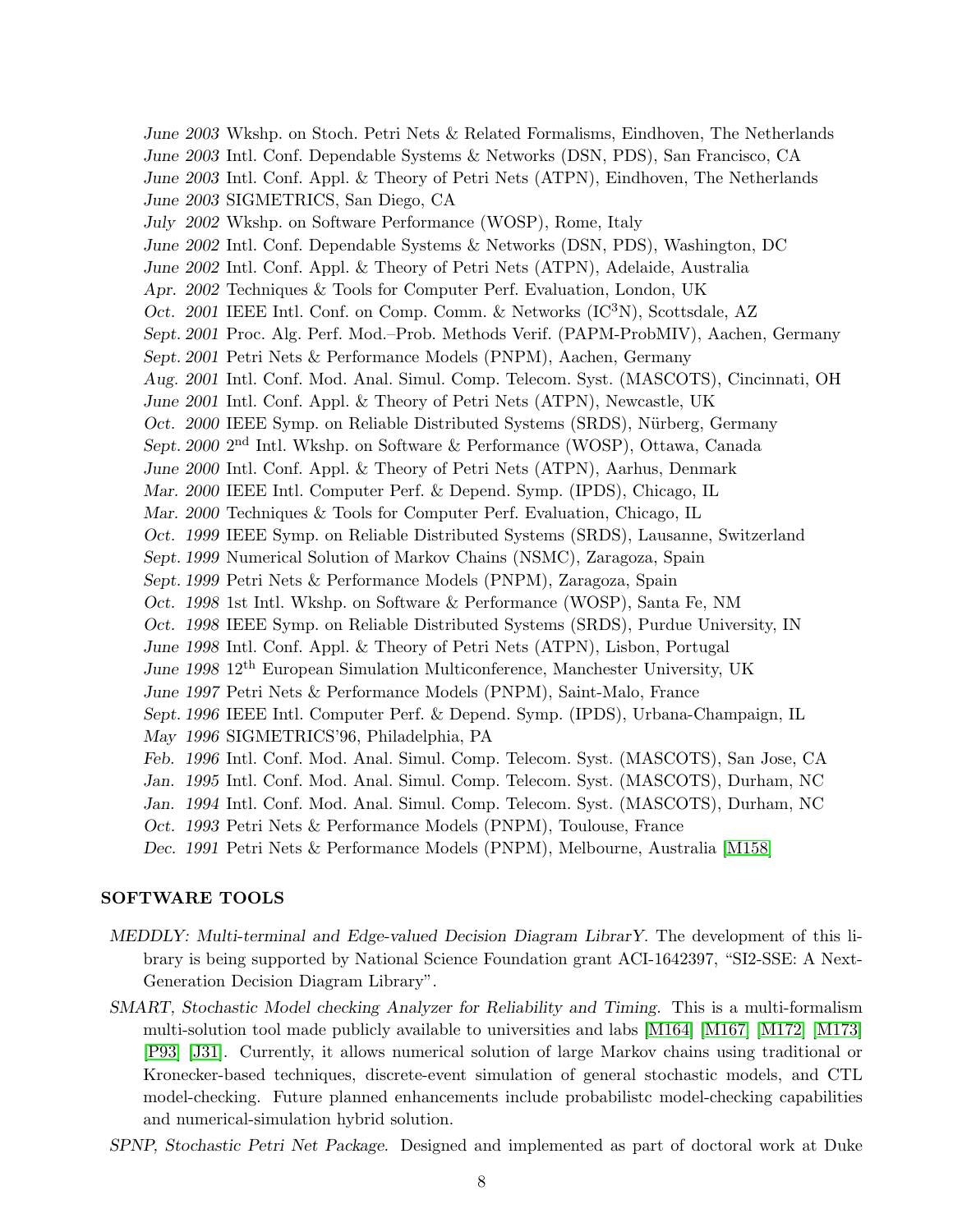University [\[P52\]](#page-13-2) [\[P56\]](#page-13-6) [\[M159\]](#page-20-13). Distributed to academic and industrial sites throughout the U.S. and Europe.

GSPNA, Generalized Stochastic Petri Net Analyzer. Designed and implemented under contract from the Politecnico di Torino, Italy [\[P51\]](#page-13-5). The first tool written for the solution of Generalized Stochastic Petri Nets.

#### INVITED PRESENTATIONS

- December 2014 "Beyond BDDs: Advanced decision diagrams and their applications", University of Iowa, Department of Computer Science.
- July 2012 "Modern challenges in analyzing the correctness and performability of complex systems", 39th Seminar on Hardware and Software (SEMISH), Curitiba, Brazil.
- May 2012 "Exploiting model structure to encode transition relations and transition rate matrices", Carnegie-Mellon University, Department of Computer Science.
- November 2009 "Parallel symbolic state-space exploration is difficult, but what is the alternative?", International Workshop on Parallel and Distributed Methods in verifiCation (PDMC), invited talk, Eindhoven, The Netherlands [\[M178\]](#page-21-8).
- October 2009 "Exploiting structural information to improve the analysis of discrete-state systems", The Hong Kong University of Science and Technology.
- August 2009 "Using decision diagrams for the analysis of structured discrete-state models", University of Savoie, Annecy, France.
- August 2009 "Approximate steady-state analysis of large Markov models based on the structure of their decision diagram encoding", University of Savoie, Annecy, France.
- August 2008 "Parallel symbolic algorithms: a challenge" Dagstuhl Seminar No. 08332, Distributed Verification and Grid Computing (H. Bal, L. Brim, M. Leucker, eds.) [\[M178\]](#page-21-8).
- June 2007 "Static variable ordering and partitioning for symbolic state-space generation", The University of York, York, UK.
- April 2007 "The importance of being structural (better decision diagram algorithms for asynchronous systems)", Laboratoire d'Informatique de Paris 6, Paris, France.
- May 2006 "A general acceleration technique for symbolic state-space generation algorithms", National Institute for Aerospace, Hampton, VA.
- September 2005 "Implicit representations and algorithms for the logic and stochastic analysis of discrete–state systems", 2nd European Performance Engineering Workshop (EPEW) and 2nd International Workshop on Web Services and Formal Methods (WS-FM), keynote talk, Versailles, France [\[P102\]](#page-16-15).
- June 2004 "Reachability set generation for Petri nets: can brute force be smart?", ATPN Conference keynote talk, Bologna, Italy [\[P98\]](#page-16-1).
- June 2003 "Structural symbolic methods for software verification", NASA Ames Research Center, Automated Software Engineering group.
- May 2003 "Techniques to store Markov chains", Dagstuhl Seminar No. 03201, Probabilistic Methods in Verification and Planning, (C. Boutilier, B. Haverkort, M. Kwiatkowska, M. Vardi, eds.).
- December 2002 "Some notes on stochastic Petri nets", Dagstuhl Event No. 02523, Validation of Stochastic Systems (B. Haverkort, ed.).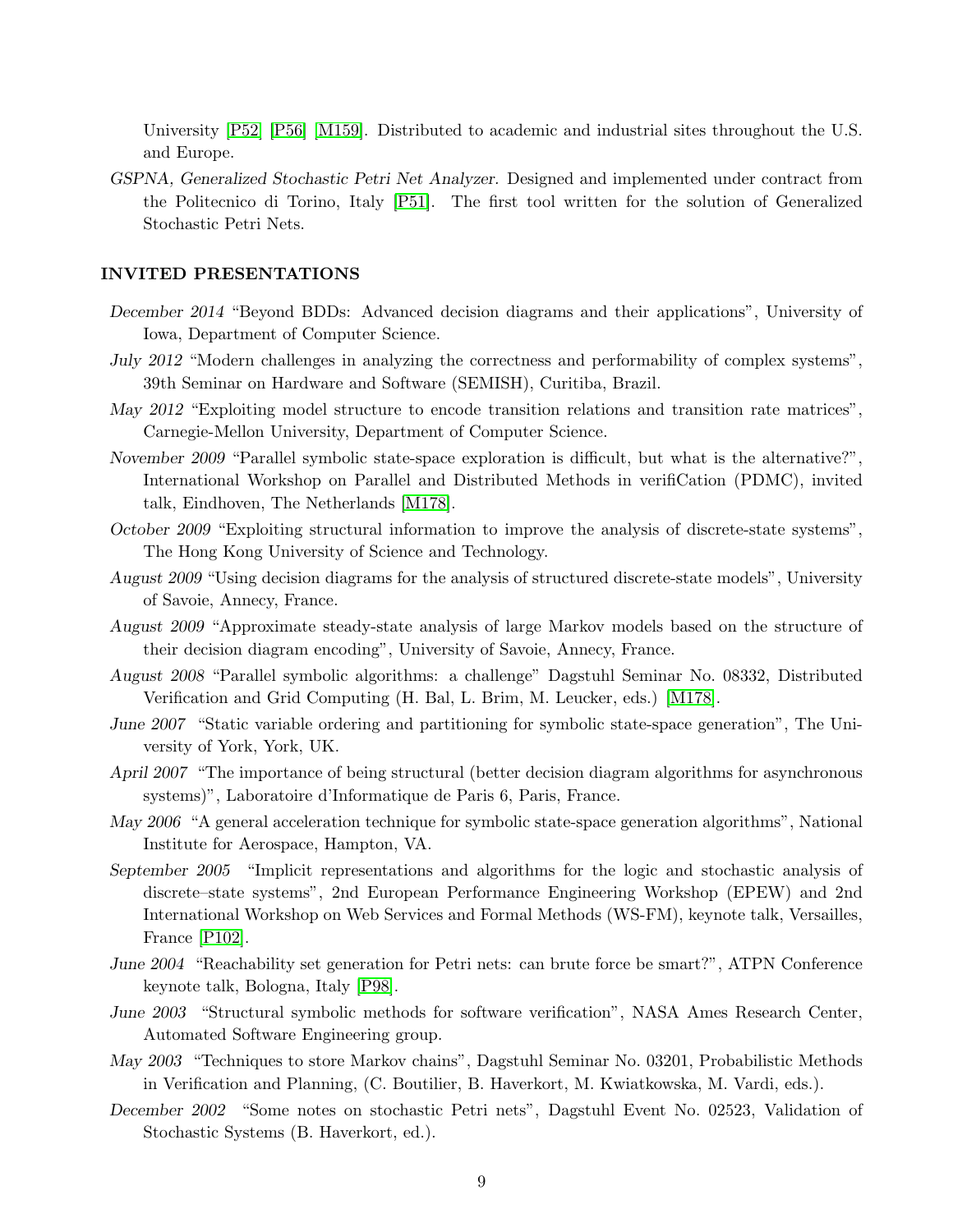- October 2002 "Exploiting structural information for efficient symbolic state-space generation", Carnegie-Mellon University, Department of Computer Science.
- September 2001 "What a structural world", Joint PNPM/PAPM/ProbMIV Multiconference, Aachen, Germany, PNPM keynote talk [\[P88\]](#page-15-5).
- October 2000 "Analytic modeling of allocation policies for tasks with heavy tail distributions", Symposium on Advanced Performance Methods 2000, Orlando, FL [\[M171\]](#page-21-0).
- May 2000 "Using decision diagrams for the solution of large Markov chains", Dagstuhl Seminar No. 00181, Report No. 273, Probabilistic Methods in Verification (U. Herzog, M. Kwiatkowska, C. Meinel, M. Vardi, eds.).
- April 2000 "Structural approaches for SPN analysis", High Performance Computing 2000, Washington, DC [\[P80\]](#page-15-1).
- July 1998 "Distributed and parallel algorithms for state-space generation", Politecnico di Torino, Torino, Italy.
- May 1997 "Kronecker-based solution of large Markov models (with applications to the modeling of distributed software)", at the Workshop on Software Performance Modeling and Analysis (WOSP), Ottawa, Canada [\[M166\]](#page-20-14).
- June 1996 "Distributed State-Space Generation of Discrete-State Stochastic Models", University of Twente, The Netherlands, and University of Aachen, Germany.

## SHORT COURSES AND TUTORIALS

- August 2012 "Continuous-time Markov models" (co-taught with C. Shelton), 28th Conference on Uncertainty in Artificial Intelligence, Catalina Island, CA [\[J42\]](#page-12-10).
- June 2010 "Decision-diagram techniques for the analysis of Petri nets", ATPN 2010, Braga, Portugal. September 2009 "Petri net analysis using decision diagrams", QEST 2009, Budapest, Hungary.
- June 2007 "Data representation and efficient solution: a decision diagram approach", 7th International School on Formal Methods for the Design of Computer, Communication and Software Systems: Performance Evaluation, Bertinoro, Italy [\[C145\]](#page-19-12).
- June 2006 "Symbolic encodings for stochastic processes", SIGMETRICS, Saint-Malo, France [\[M177\]](#page-21-9).

September 2005 "Decision diagrams for logic and stochastic modeling", QEST, Torino, Italy [\[M176\]](#page-21-10).

- March 2005 "Decision diagrams and their applications", Bertinoro International Spring School, Bertinoro, Italy.
- September 2004 "Modeling and analysis of Markov chains using decision diagrams", QEST, Enschede, The Neteherlands [\[M175\]](#page-21-1).
- July 2000 "Distributed and structured analysis",  $1^{st}$  European Summer School in Trends in Computer Science: Formal Methods and Performance Analysis, Nijmegen, The Netherlands [\[C144\]](#page-19-1).
- May 2000 "Discrete-state systems: model checking and performance evaluation", two-week intensive course for doctoral students, Dipartimento di Informatica, Universit`a di Torino.
- June 1999 "Tensor based GSPN solutions", ATPN'99, Williamsburg, VA [\[M170\]](#page-21-11).
- June 1998 "Kronecker operators for the description and solution of large Markov models", SIGMET-RICS'98, Madison, WI [\[M169\]](#page-21-12).
- June 1997 "Kronecker operators for the description and solution of large Markov models generated by Stochastic Petri Nets", joint PNPM'97 and Modelling Techniques and Tools Conferences, Saint-Malo, France [\[M168\]](#page-21-13).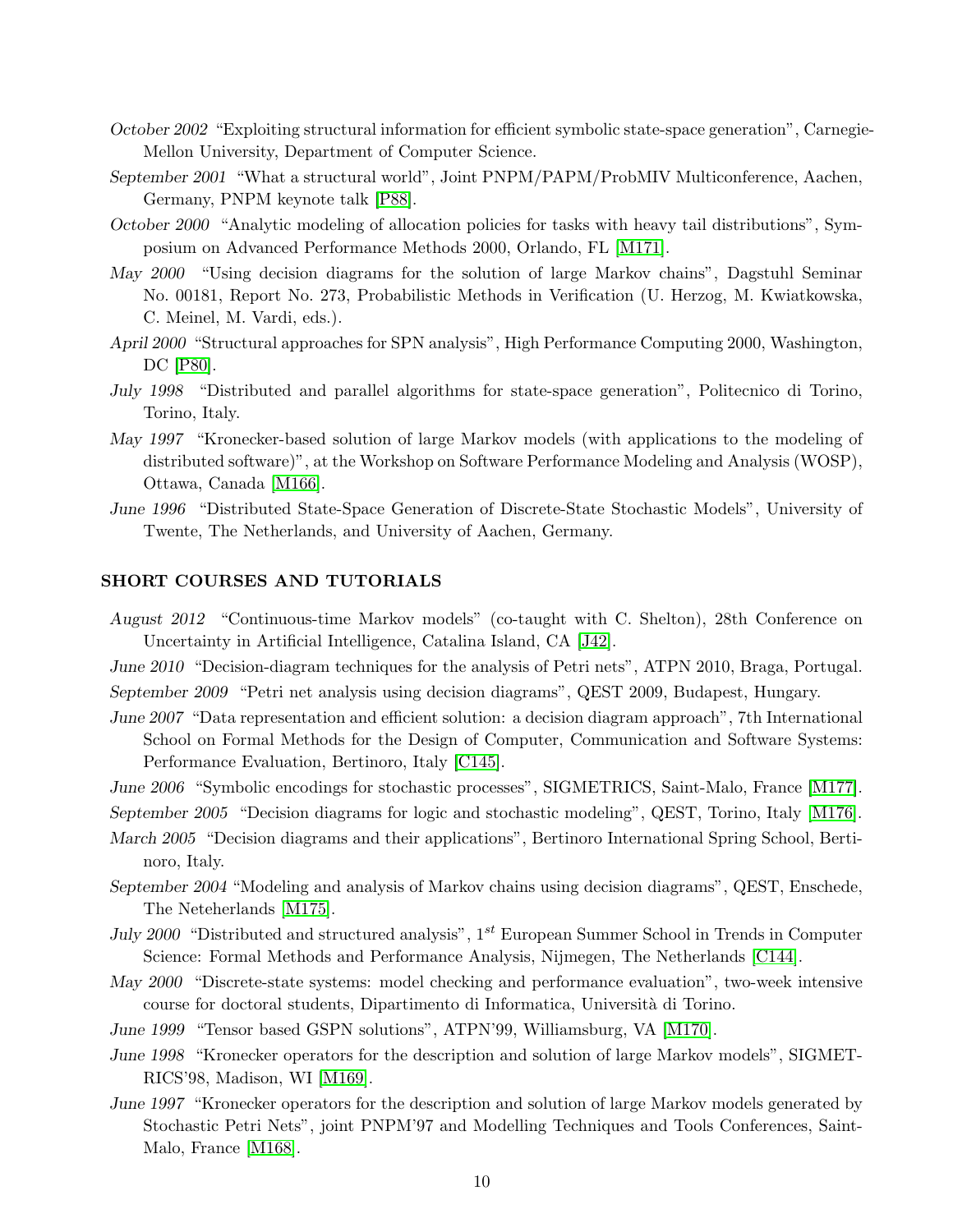- May 1994 "Stochastic Petri nets: a formalism to describe stochastic processes", SIGMETRICS'94, Nashville, TN [\[M160\]](#page-20-15).
- October 1993 "PNs  $\Rightarrow$  SPNs  $\Rightarrow$  GSPNs  $\Rightarrow$  DSPNs", PNPM'93, Toulouse, France.

January 1993 'SPNP Theory and Applications", MASCOTS'93, San Diego, CA.

May 1991 "Putting Stochastic Petri Nets to Work", a one-day live satellite broadcast course sponsored by the University of Southern California for the National Technical University [\[M157\]](#page-20-16).

## JOURNAL PUBLICATIONS (\* indicates student co-author; • indicates visitor co-author)

- <span id="page-10-12"></span>[J1] Mauro Bert, Gianfranco Ciardo, Maria Lorenza Demarie, and Cesare Iacobelli. Un' interfaccia relazionale interattiva per basi di dati reticolari. Sistemi e Automazione, pages 707–712, 1984.
- <span id="page-10-11"></span>[J2] Joanne Bechta Dugan and Gianfranco Ciardo. Stochastic Petri net analysis of a replicated file system. IEEE Trans. Softw. Eng., 15(4):394–401, 1989.
- <span id="page-10-9"></span>[J3] Andrew L. Reibman, Kishor S. Trivedi, Sanjaya Kumar, and Gianfranco Ciardo. Analysis of stiff Markov chains. ORSA J. Comp., 1(2):126–133, Spring 1989.
- <span id="page-10-10"></span>[J4] Gianfranco Ciardo, Raymond A. Marie, Bruno Sericola, and Kishor S. Trivedi. Performability analysis using semi-Markov reward processes. IEEE Trans. Comp., 39(10):1251–1264, 1990.
- <span id="page-10-7"></span>[J5] Gianfranco Ciardo, Jogesh K. Muppala, and Kishor S. Trivedi. On the solution of GSPN reward models. Perf. Eval., 12(4):237–253, 1991.
- <span id="page-10-6"></span>[J6] Gianfranco Ciardo, Jogesh K. Muppala, and Kishor S. Trivedi. Analyzing concurrent and faulttolerant software using stochastic Petri nets. J. Par. and Distr. Comp., 15(3):255–269, 1992.
- <span id="page-10-14"></span>[J7] Gianfranco Ciardo and Kishor S. Trivedi. A decomposition approach for stochastic reward net models. Perf. Eval., 18(1):37–59, 1993.
- <span id="page-10-13"></span>[J8] Gianfranco Ciardo, Reinhard German, and Christoph Lindemann. A characterization of the stochastic process underlying a stochastic Petri net. IEEE Trans. Softw. Eng., 20(7):506–515, 1994.
- <span id="page-10-5"></span>[J9] Jogesh K. Muppala, Gianfranco Ciardo, and Kishor S. Trivedi. Stochastic reward nets for reliability prediction. Communications in Reliability, Maintenability and Serviceability, 1(2):9–20, 1994.
- <span id="page-10-2"></span>[J10] Gianfranco Ciardo and Christoph Lindemann. Comments on "Analysis of self-stabilizing clock synchronization by means of stochastic Petri nets". IEEE Trans. Comp.,  $43(12):1453-1456$ , 1994.
- <span id="page-10-3"></span>[J11] Gianfranco Ciardo, Lawrence M. Leemis, and David Nicol. On the minimum of independent geometrically distributed random variables. Statistics  $\mathcal{B}$  Probability Letters, 23:313–326, 1995.
- <span id="page-10-0"></span>[J12] David Nicol and Gianfranco Ciardo. Automated parallelization of discrete state-space generation. J. Par. and Distr. Comp., 47:153–167, 1997.
- <span id="page-10-1"></span>[J13] Gianfranco Ciardo, Joshua Gluckman<sup>\*</sup>, and David Nicol. Distributed state-space generation of discrete-state stochastic models. INFORMS J. Comp., 10(1):82–93, 1998.
- <span id="page-10-8"></span>[J14] Gianfranco Ciardo, David Nicol, and Kishor Trivedi. Discrete-event simulation of fluid stochastic Petri nets. IEEE Trans. Softw. Eng., 25(2):207–217, 1999.
- <span id="page-10-4"></span>[J15] Gianfranco Ciardo and Guangzhi Li\*. Approximate transient analysis for subclasses of deterministic and stochastic Petri nets. Perf. Eval., 35:109–129, 1999.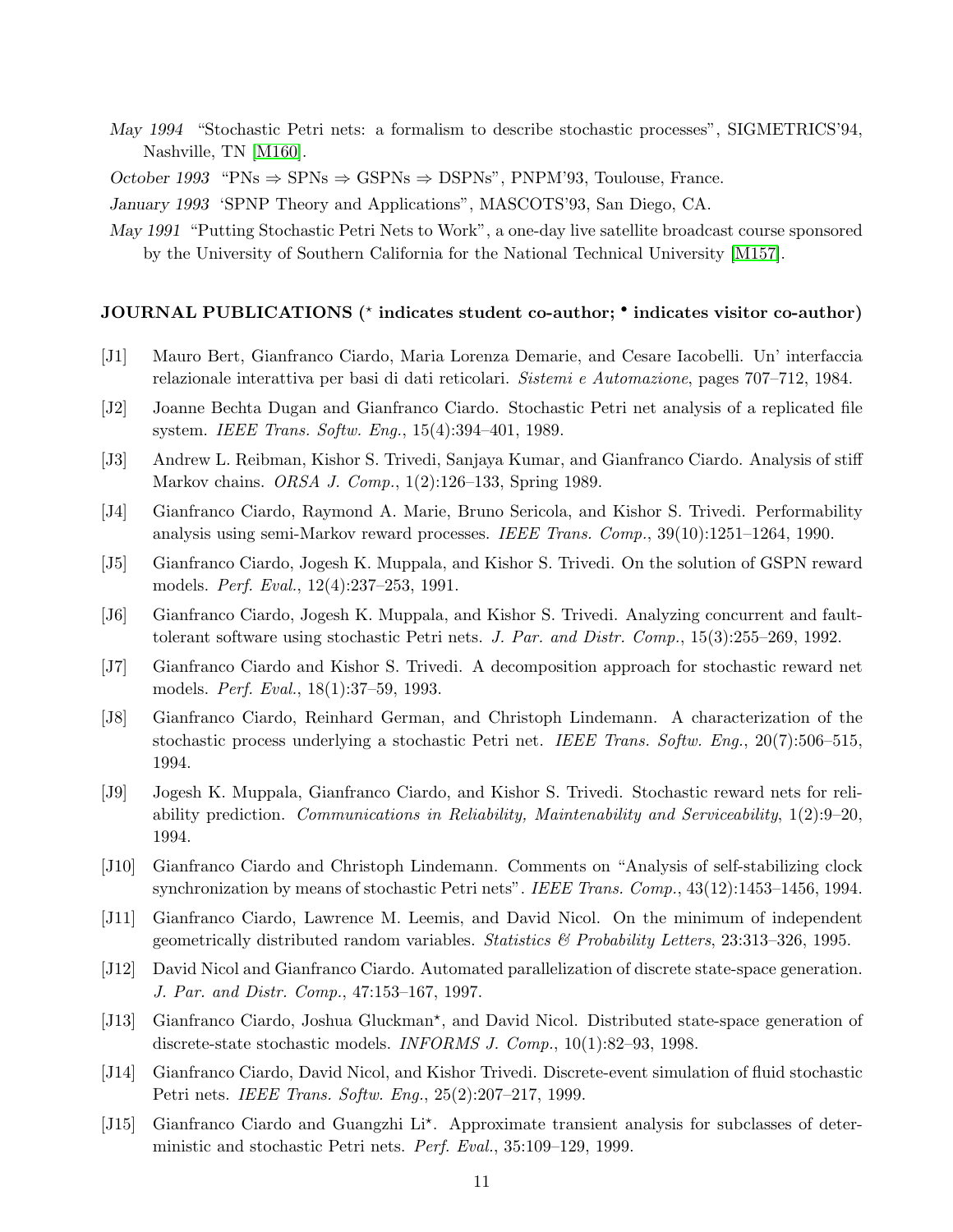- <span id="page-11-11"></span>[J16] Gianfranco Ciardo and Evgenia Smirni. Etaqa: An efficient technique for the analysis of QBDprocesses by aggregation. Perf. Eval., 36-37:71–93, 1999.
- <span id="page-11-7"></span>[J17] Peter Buchholz, Gianfranco Ciardo, Susanna Donatelli, and Peter Kemper. Complexity of memory-efficient Kronecker operations with applications to the solution of Markov models. IN-FORMS J. Comp., 12(3):203–222, 2000.
- <span id="page-11-4"></span>[J18] Gianfranco Ciardo, Alma Riska<sup>\*</sup>, and Evgenia Smirni. EQUILOAD: A load balancing policy for clustered Web servers. Perf. Eval., 46(2-3):101–124, 2001.
- <span id="page-11-12"></span>[J19] Alma Riska\*, Evgenia Smirni, and Gianfranco Ciardo. An aggregation-based method for the exact analysis of a class of  $GI/G/1$ -type processes. ACM SIGMETRICS Perf. Eval. Rev.,  $31(2):28$ -30, 2003.
- <span id="page-11-13"></span>[J20] Alma Riska\*, Evgenia Smirni, and Gianfranco Ciardo. Exact analysis of a class of GI/G/1-type performability models. IEEE Trans. Rel., 53(2):238–249, 2004.
- <span id="page-11-14"></span>[J21] Gianfranco Ciardo, Alma Riska<sup>\*</sup>, and Evgenia Smirni. ETAQA-MG1: An efficient technique for the analysis of  $M/G/1$ -type processes by aggregation. *Perf. Eval.*, 57(3):235–260, 2004.
- <span id="page-11-5"></span>[J22] Qi Zhang, Alma Riska\*, Wei Sun\*, Evgenia Smirni, and Gianfranco Ciardo. Workload-aware load balancing for clustered web servers. IEEE Trans. Par. and Distr. Syst., 16(3):219–233, 2005.
- <span id="page-11-0"></span>[J23] Gianfranco Ciardo and Andrew S. Miner. Implicit data structures for logic and stochastic systems analysis. ACM SIGMETRICS Perf. Eval. Rev., 32(4):4–9, 2005.
- <span id="page-11-1"></span>[J24] Gianfranco Ciardo, Robert Marmorstein<sup>\*</sup>, and Radu Siminiceanu<sup>\*</sup>. The saturation algorithm for symbolic state space exploration. Software Tools for Technology Transfer, 8(1):4–25, 2006.
- <span id="page-11-10"></span>[J25] Gianfranco Ciardo, Robert L. Jones\*, Andrew S. Miner, and Radu Siminiceanu\*. Logical and stochastic modeling with SMART. Perf. Eval., 63:578–608, 2006.
- <span id="page-11-2"></span>[J26] Gianfranco Ciardo, Gerald Lüttgen<sup>•</sup>, and Andrew S. Miner. Exploiting interleaving semantics in symbolic state-space generation. Formal Methods in System Design, 31:63–100, 2007.
- <span id="page-11-16"></span>[J27] Radu Siminiceanu? and Gianfranco Ciardo. Formal verification of the NASA Runway Safety Monitor. Software Tools for Technology Transfer, 9(1):63–76, 2007.
- <span id="page-11-8"></span>[J28] Gianfranco Ciardo, Andrew S. Miner, Min Wan<sup>\*</sup>, and Andy Jinqing Yu<sup>\*</sup>. Approximating stationary measures of structured continuous-time Markov models using matrix diagrams. ACM SIGMETRICS Perf. Eval. Rev., 35(3):16–18, 2007.
- <span id="page-11-9"></span>[J29] Gianfranco Ciardo. Decision diagrams for the approximate analysis of Markov models. Wiley Interscience (online journal), 7(1):1080705–1080706, 2008.
- <span id="page-11-3"></span>[J30] Andy Jinqing Yu\*, Gianfranco Ciardo, and Gerald Lüttgen<sup>•</sup>. Decision-diagram-based techniques for bounded reachability checking of asynchronous systems. Software Tools for Technology Trans $fer, 11(2):117-131, 2009.$
- <span id="page-11-17"></span>[J31] Gianfranco Ciardo, Andrew S. Miner, and Min Wan\*. Advanced features in SMART: the Stochastic Model checking Analyzer for Reliability and Timing. ACM SIGMETRICS Perf. Eval. Rev., 36(4):58–63, 2009.
- <span id="page-11-15"></span>[J32] Gianfranco Ciardo, Yang Zhao\*, and Xiaoqing Jin\*. Parallel symbolic state-space exploration is difficult, but what is the alternative? EPTCS, 14:1-17, 2009.
- <span id="page-11-6"></span>[J33] Ming-Ying Chung? and Gianfranco Ciardo. Speculative image computation for distributed symbolic reachability analysis. Journal of Logic and Computation, 21(1):63–83, 2011.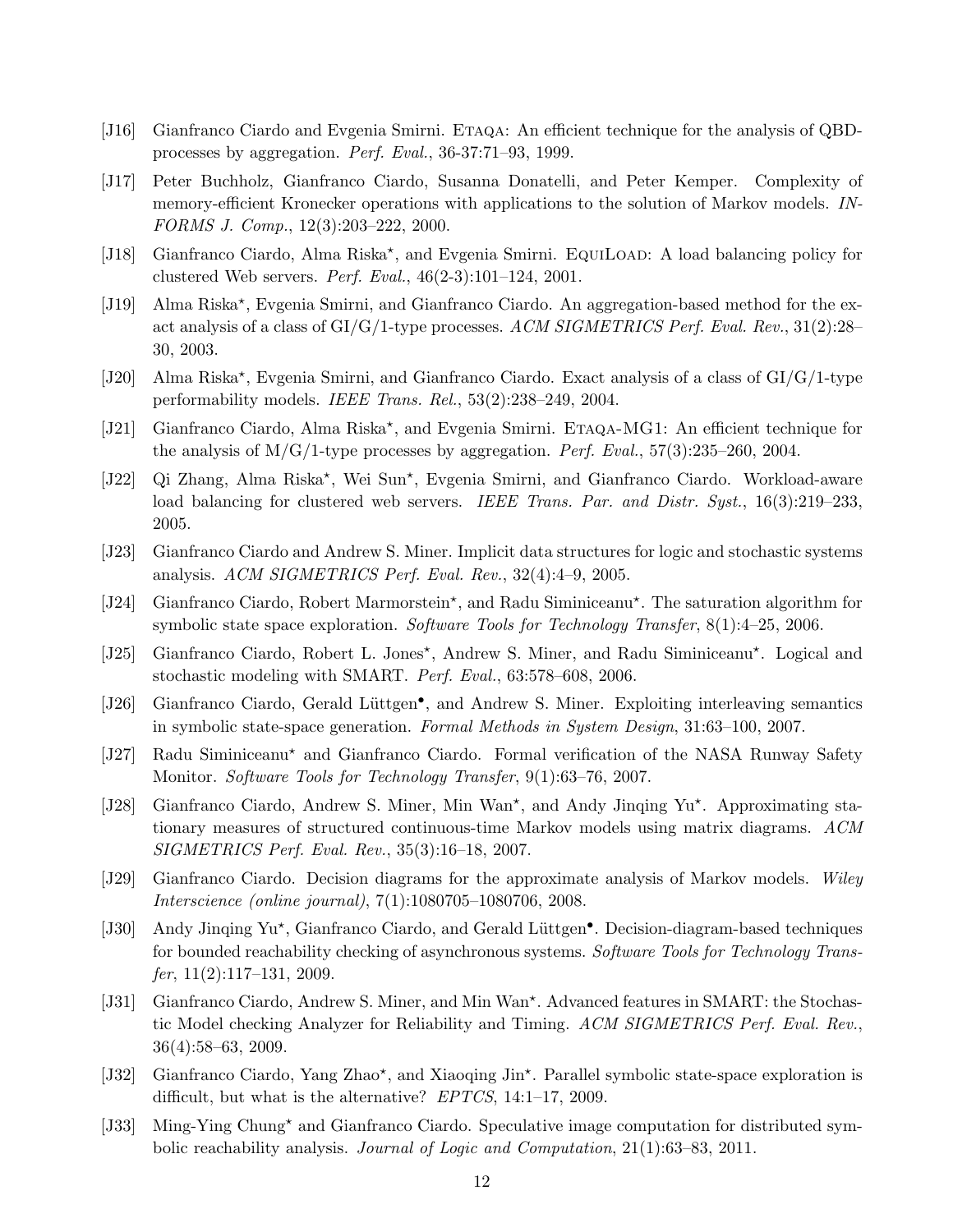- <span id="page-12-3"></span>[J34] Min Wan\*, Gianfranco Ciardo, and Andrew S. Miner. Approximate steady-state analysis of large Markov models based on the structure of their decision diagram encoding. Perf. Eval., 68:463–486, 2011.
- <span id="page-12-0"></span>[J35] Yang Zhao? and Gianfranco Ciardo. Symbolic computation of strongly connected components and fair cycles using saturation. Innovations in Systems and Software Engineering, 7(2):141–150, 2011.
- <span id="page-12-5"></span>[J36] Hong Zheng• , Yugang Niu, and Gianfranco Ciardo. Modelling and analysis of UPnP AV media player system based on Petri nets. Int. J. Systems Science, 42(9):1573–1580, 2011.
- <span id="page-12-6"></span>[J37] Stefano Lonardi, Denisa Duma, Matthew Alpert, Francesca Cordero<sup>•</sup>, Marco Beccuti<sup>•</sup>, Prasanna Bhat, Yonghui Wu, Gianfranco Ciardo, Burair Alsaihati, Yaqin Ma, Steve Wanamaker, Josh Resnik, and Timothy J. Close. Barcoding-free BAC pooling enables combinatorial selective sequencing of the barley gene space. CoRR, abs/1112.4438, December 2011.
- <span id="page-12-4"></span>[J38] Gianfranco Ciardo, Yang Zhao\*, and Xiaoqing Jin\*. Ten years of saturation: a Petri net perspective. Trans. Petri Nets and Other Models of Concurrency, V:51–95, 2012.
- <span id="page-12-7"></span>[J39] Nils Stein, Andreas Graner, Axel Himmelbach, Burkhard Steuernagel, Daniela Schulte, Martin Mascher, Naser Poursarebani, Ruonan Zhou, Ruvini Ariyadasa, Thomas Schmutzer, Uwe Scholz, Heidrun Gundlach, Klaus Mayer, Manuel Spannagl, Matthias Pfeifer, Mihaela Martis, Thomas Nussbaumer, Arnis Druka, David Marshall, Hui Liu, Jenny Morris, Joanne Russell, Micha Bayer, John Brown, Pete Hedley, Robbie Waugh, Bujun Shi, Peter Langridge, Jan Svensson, Josh Resnik, Kavitha Madishetty, Matthew Moscou, Prasanna Bhat, Steve Wanamaker, Timothy Close, Yaqin Ma, Denisa Duma, Francesa Cordero, Gianfranco Ciardo, Marco Beccuti, Matthew Alpert, Stefano Lonardi, Hélène Bergès, Abraham Korol, Zeev Frenkel, Marco Groth, Marius Felder, Matthias Platzer, Stefan Taudien, Alan Schulman, Cédric Moisy, Jaakko Tanskanen, Takashi Matsumoto, Tsuyoshi Tanaka, Kazuhiro Sato, Geoffrey Fincher, David Swarbreck, Dharanya Sampath, Mario Caccamo, Melanie Febrer, Sarah Ayling, Rod Wing, Gary Muehlbauer, Andrea Zuccolo, Federica Cattonaro, Michele Morgante, Simone Scalabrin, Slobodanka Radovic, Vera Vendramin, Jesse Poland, and Roger Wise. A physical, genetic and functional sequence assembly of the barley genome. Nature, 491:711–717, November 2012.
- <span id="page-12-2"></span>[J40] Malcolm Mumme? and Gianfranco Ciardo. An efficient fully symbolic bisimulation algorithm for nondeterministic systems. Int. J. Foundations of Computer Science, 24(2):263–282, February 2013.
- <span id="page-12-8"></span>[J41] Stefano Lonardi, Denisa Duma, Matthew Alpert, Francesca Cordero, Marco Beccuti, Prasanna R. Bhat, Yonghui Wu, Gianfranco Ciardo, Burair Alsaihati, Yaqin Ma, Steve Wanamaker, Josh Resnik, Ming-Cheng Luo, and Timothy J. Close. Combinatorial pooling enables selective sequencing of the barley gene space. PLoS Computational Biology, 9(4):e1003010, 2013.
- <span id="page-12-10"></span>[J42] Christian Shelton and Gianfranco Ciardo. Tutorial on structured continuous-time Markov processes. J. of Artificial Intelligence Research, 51:725–778, 2014.
- <span id="page-12-1"></span>[J43] Xiaoqing Jin\*, Yousra Lembachar\*, and Gianfranco Ciardo. Symbolic termination and confluence checking for ECA rules. Trans. Petri Nets and Other Models of Concurrency, IX:99–123, 2014.
- <span id="page-12-9"></span>[J44] Stefano Lonardi, Hamid Mirebrahim, Steve Wanamaker, Matthew Alpert, Gianfranco Ciardo, Denisa Duma, and Timothy J. Close. When less is more: "slicing" sequencing data improves read decoding accuracy and de novo assembly quality. *Bioinformatics*, pages 1–8, May 2015.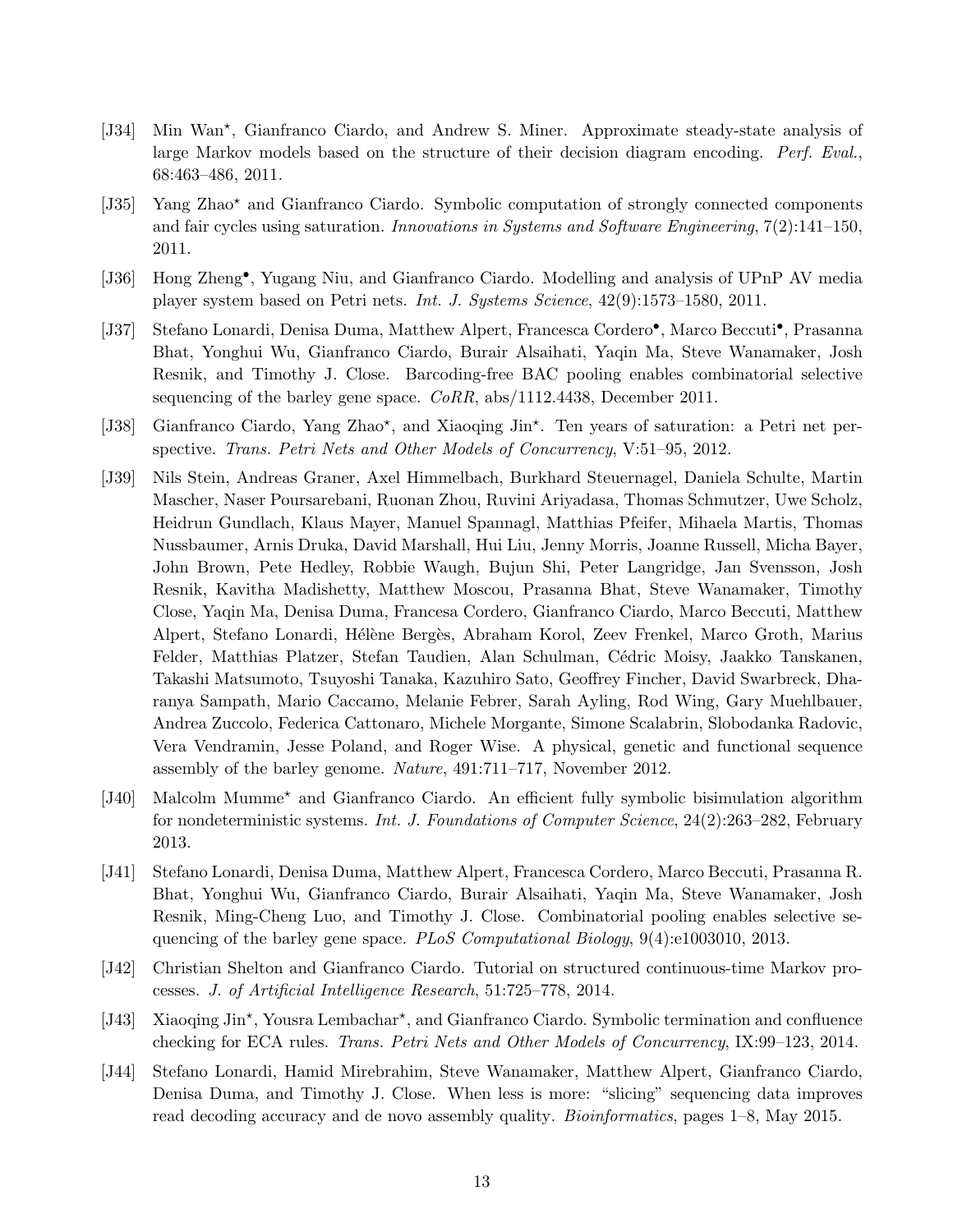- <span id="page-13-1"></span>[J45] Elvio G. Amparore, Susanna Donatelli, and Gianfranco Ciardo. Variable order metrics for decision diagrams in system verification. Software Tools for Technology Transfer, 22:541–562, October 2020.
- <span id="page-13-14"></span>[J46] Junaid Babar, Gianfranco Ciardo, and Andrew Miner. CESRBDDs: binary decision diagrams with complemented edges and edge-specified reductions. Software Tools for Technology Transfer, 24:89–109, February 2022.
- <span id="page-13-0"></span>[J47] Elvio Amparore, Gianfranco Ciardo, and Andrew Miner. The footprint form of a matrix: definition, properties, and an application. Linear Algebra and Its Applications. To appear.

#### PROCEEDING PUBLICATIONS (fully refereed except for invited or keynote papers)

- <span id="page-13-9"></span>[P48] Mauro Bert, Gianfranco Ciardo, Maria Lorenza Demarie, and Cesare Iacobelli. Un' interfaccia relazionale interattive per basi di dati CODASYL. In Proc. 1983 AICA Congr., pages 3–19, 1983.
- <span id="page-13-10"></span>[P49] Mauro Bert, Gianfranco Ciardo, Maria Lorenza Demarie, Cesare Iacobelli, and Pietro Marchisio. A relational interface for CODASYL databases. In Proc. Congr. "Making Database Work - Trends and Applications". IEEE and NBS, 1984.
- <span id="page-13-11"></span>[P50] Gianfranco Ciardo and Cesare Iacobelli. On the relational-CODASYL query translatability. In Proc. 2nd Convención Informática Latina, 1985.
- <span id="page-13-5"></span>[P51] Marco Ajmone Marsan, Gianfranco Balbo, Gianfranco Ciardo, and Giovanni Conte. A software tool for the automatic analysis of generalized stochastic Petri net models. In Modelling Techniques and Tools for Performance Analysis, pages 155–170. INRIA, Elsevier Science Publishers B.V. (North-Holland), 1985.
- <span id="page-13-2"></span>[P52] Joanne Bechta Dugan, Andrea Bobbio, Gianfranco Ciardo, and Kishor Trivedi. The design of a unified package for the solution of stochastic Petri net models. In Proc. Int. Workshop on Timed Petri Nets, pages 6–13. IEEE Comp. Soc. Press, 1985.
- <span id="page-13-8"></span>[P53] Kishor S. Trivedi, Gianfranco Ciardo, and Joanne Bechta Dugan. Dependability evaluation of fault-tolerant multiple processor systems. In Modelling Techniques and Tools for Performance Analysis '85. Elsevier Science Publishers B.V. (North-Holland), 1986. Invited.
- <span id="page-13-12"></span>[P54] Joanne Bechta Dugan and Gianfranco Ciardo. Stochastic Petri net analysis of a replicated file system. In Proc. PNPM, pages 84–92. IEEE Comp. Soc. Press, 1987.
- <span id="page-13-7"></span>[P55] Gianfranco Ciardo. Toward a definition of modeling power for stochastic Petri net models. In Proc. PNPM, pages 54–62. IEEE Comp. Soc. Press, 1987.
- <span id="page-13-6"></span>[P56] Gianfranco Ciardo, Kishor S. Trivedi, and Jogesh K. Muppala. SPNP: Stochastic Petri net package. In Proc. PNPM, pages 142–151. IEEE Comp. Soc. Press, 1989.
- <span id="page-13-13"></span>[P57] Gianfranco Ciardo and Kishor S. Trivedi. A decomposition approach for stochastic Petri net models. In Proc. PNPM, pages 74–83. IEEE Comp. Soc. Press, 1991.
- <span id="page-13-3"></span>[P58] Gianfranco Ciardo and Kishor S. Trivedi. Solution of large GSPN models. In Numerical Solution of Markov Chains, pages 565–595. Marcel Dekker, Inc., 1991.
- <span id="page-13-4"></span>[P59] Jogesh K. Muppala, Gianfranco Ciardo, and Kishor S. Trivedi. Modeling using Stochastic Reward Nets. In Proc. 1st Int. Workshop on Modeling, Analysis and Simulation of Computer and Telecommunication Systems (MASCOTS'93), pages 367–372. IEEE Comp. Soc. Press, 1993.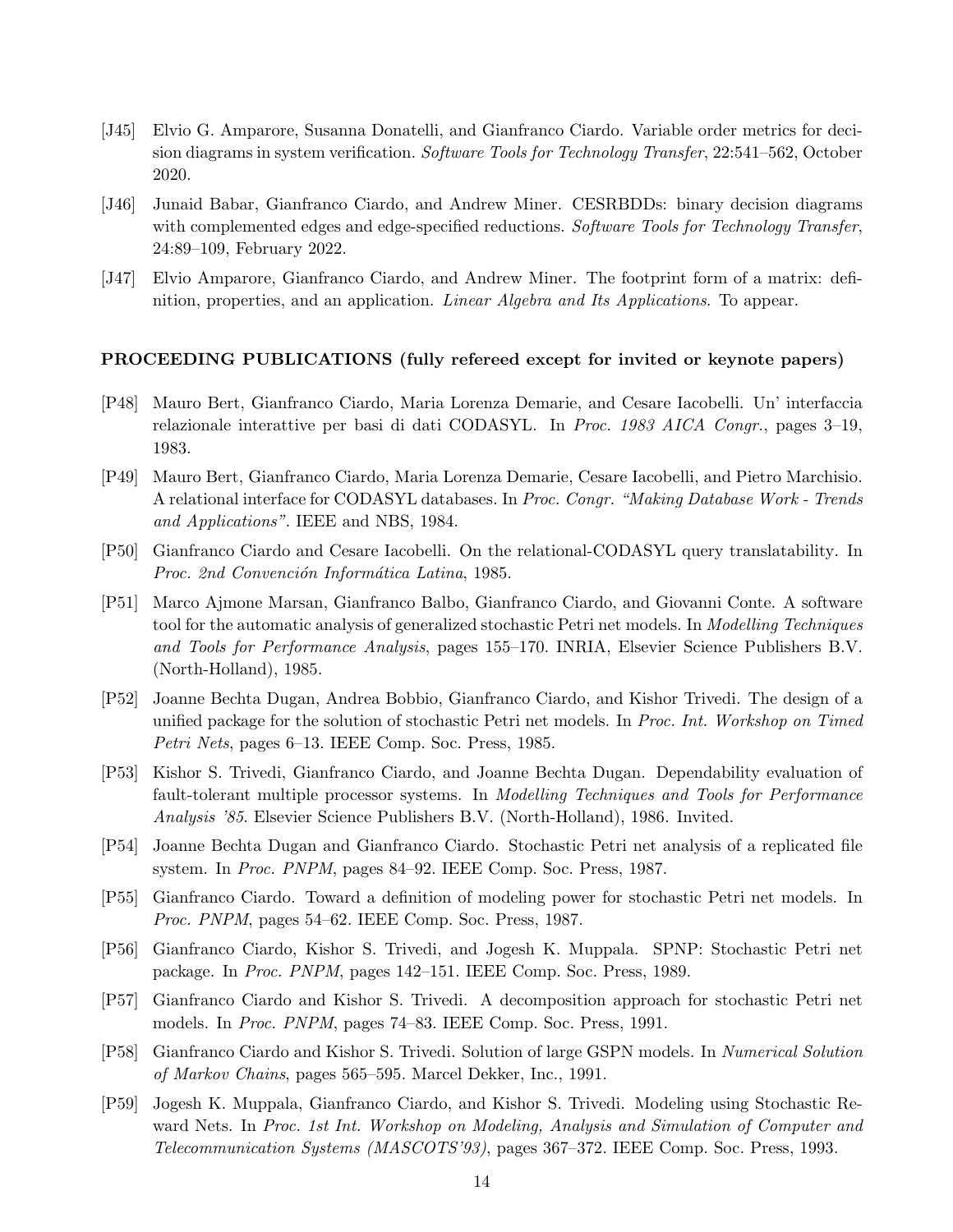- <span id="page-14-15"></span>[P60] Christoph Lindemann, Gianfranco Ciardo, Reinhard German, and G¨unter Hommel. Performability modeling of an automated manufacturing system with deterministic and stochastic Petri nets. In Proc. IEEE Int. Conf. on Robotics and Automation, pages 576–581. IEEE Press, 1993.
- <span id="page-14-13"></span>[P61] Gianfranco Ciardo and Christoph Lindemann. Analysis of deterministic and stochastic Petri nets. In Proc. PNPM, pages 160–169. IEEE Comp. Soc. Press, 1993.
- <span id="page-14-14"></span>[P62] Gianfranco Ciardo, Reinhard German, and Christoph Lindemann. A characterization of the stochastic process underlying a stochastic Petri net. In Proc. PNPM, pages 170–179. IEEE Comp. Soc. Press, 1993.
- <span id="page-14-9"></span>[P63] Gianfranco Ciardo. Petri nets with marking-dependent arc cardinality: properties and analysis. In Proc. ATPN, LNCS 815, pages 179–198. Springer, 1994.
- <span id="page-14-3"></span>[P64] Kishor S. Trivedi, Gianfranco Ciardo, M. Malhotra, and S. Garg. Dependability and performability modeling using stochastic Petri nets. In Proc. 11th Int. Conf. on Analysis and Optimization of Systems – Discrete Event Systems, pages 144–157. Springer, 1994.
- <span id="page-14-2"></span>[P65] Gianfranco Ciardo. Discrete-time Markovian stochastic Petri nets. In Computations with Markov Chains, pages 339–358. Kluwer, 1995.
- <span id="page-14-4"></span>[P66] Gianfranco Ciardo, Lucy Cherkasova, Vadim Kotov, and Tomas Rokicki. Modeling a fibre channel switch with stochastic Petri nets. In Proc. ACM SIGMETRICS, pages 319–320, 1995.
- <span id="page-14-5"></span>[P67] Gianfranco Ciardo, Lucy Cherkasova, Vadim Kotov, and Tomas Rokicki. Modeling a scalable high-speed interconnect with stochastic Petri nets. In *Proc. PNPM*, pages 83–92. IEEE Comp. Soc. Press, 1995.
- <span id="page-14-7"></span>[P68] Gianfranco Ciardo and Robert Zijal• . Well-defined stochastic Petri nets. In Proc. 4th Int. Workshop on Modeling, Analysis and Simulation of Computer and Telecommunication Systems (MASCOTS'96), pages 278–284. IEEE Comp. Soc. Press, 1996.
- <span id="page-14-0"></span>[P69] Marco Tilgner• , Yukio Takahashi, and Gianfranco Ciardo. SNS 1.0: Synchronized Network Solver. In 1st Int. Workshop on Manufacturing and Petri Nets, pages 215–234, 1996.
- <span id="page-14-1"></span>[P70] Gianfranco Ciardo. Advances in compositional approaches based on Kronecker algebra: Application to the study of manufacturing systems. In Proc. PMCCS, pages 61–65, 1996.
- <span id="page-14-11"></span>[P71] Gianfranco Ciardo, David Nicol, and Kishor Trivedi. Discrete-event simulation of fluid stochastic Petri nets. In Proc. PNPM, pages 217–225. IEEE Comp. Soc. Press, 1997.
- <span id="page-14-8"></span>[P72] Gianfranco Ciardo and Andrew S. Miner\*. Storage alternatives for large structured state spaces. In Proc. 9th Int. Conf. on Modelling Techniques and Tools for Computer Performance Evaluation, LNCS 1245, pages 44–57. Springer, 1997.
- <span id="page-14-10"></span>[P73] Robert Zijal<sup>•</sup>, Gianfranco Ciardo, and Günter Hommel. Discrete deterministic and stochastic Petri nets. In 9. ITG/GI-Fachtagung: Messung, Modellierung und Bewertung von Rechen- und Kommunikationssystemen (MMB'97), (Measurement, Modeling, and Valuation of Computerand Communication-Systems), pages 103–117. VDE-Verlag, 1997.
- <span id="page-14-12"></span>[P74] Gianfranco Ciardo and Evgenia Smirni. Projection: An efficient solution algorithm for a class of quasi birth-death processes. In Proc. PMCCS, pages 58–61, 1998.
- <span id="page-14-6"></span>[P75] Guangzhi Li? and Gianfranco Ciardo. Approximate analysis of a fault-tolerant join-the-shortestqueue policy. In Proc. PMCCS, pages 34–38, 1998.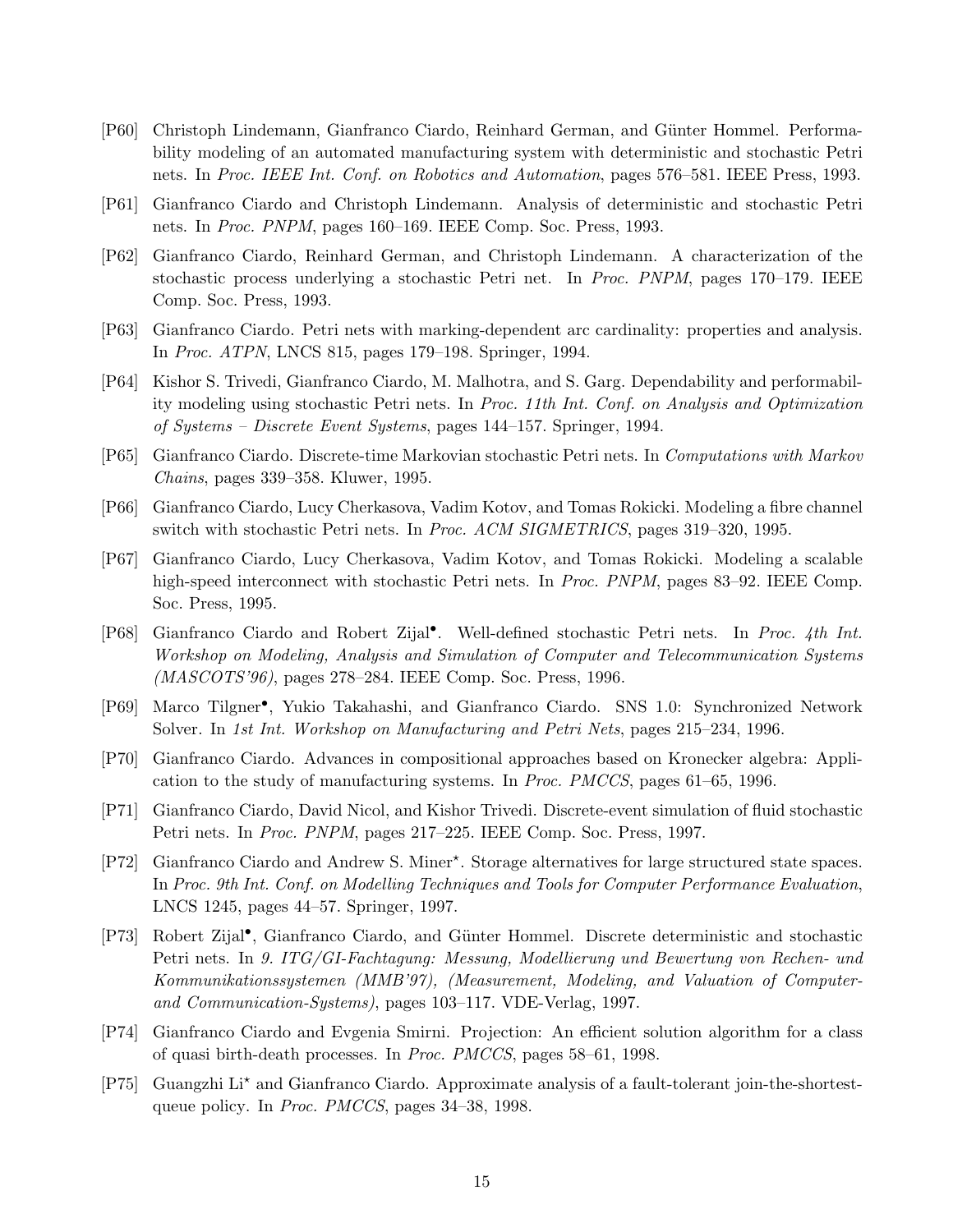- <span id="page-15-12"></span>[P76] Gianfranco Ciardo and Guangzhi Li<sup>\*</sup>. Efficient approximate transient analysis for a class of deterministic and stochastic Petri nets. In Proc. IEEE Int. Computer Performance and Dependability Symp. (IPDS'98), pages 34–43. IEEE Comp. Soc. Press, 1998.
- <span id="page-15-0"></span>[P77] Andrew S. Miner? and Gianfranco Ciardo. Efficient reachability set generation and storage using decision diagrams. In Proc. ATPN, LNCS 1639, pages 6–25. Springer, 1999.
- <span id="page-15-14"></span>[P78] Gianfranco Ciardo and Andrew S. Miner? . A data structure for the efficient Kronecker solution of GSPNs. In Proc. PNPM, pages 22–31. IEEE Comp. Soc. Press, 1999.
- <span id="page-15-15"></span>[P79] Gianfranco Ciardo, Alma Riska<sup>\*</sup>, and Evgenia Smirni. An aggregation-based solution method for M/G/1-type processes. In Numerical Solution of Markov Chains, pages 21–40. Prensas Universitarias de Zaragoza, 1999.
- <span id="page-15-1"></span>[P80] Gianfranco Ciardo and Andrew S. Miner\*. Structural approaches for SPN analysis. In High Performance Computing 2000, Grand Challenges in Computer Simulation, pages 345–356. SCS, 2000.
- <span id="page-15-11"></span>[P81] Andrew S. Miner\*, Gianfranco Ciardo, and Susanna Donatelli. Using the exact state space of a Markov model to compute approximate stationary measures. In Proc. ACM SIGMETRICS, pages 207–216. ACM Press, 2000.
- <span id="page-15-2"></span>[P82] Gianfranco Ciardo, Gerald Lüttgen, and Radu Siminiceanu<sup>\*</sup>. Efficient symbolic state-space construction for asynchronous systems. In Proc. ATPN, LNCS 1825, pages 103–122. Springer, 2000.
- <span id="page-15-7"></span>[P83] Alma Riska\*, Evgenia Smirni, and Gianfranco Ciardo. Analytic modeling of load balancing policies for tasks with heavy-tailed distributions. In Proc. Workshop on Software Performance Analysis (WOSP), pages 147–157. ACM Press, 2000.
- <span id="page-15-8"></span>[P84] Lucy Cherkasova and Gianfranco Ciardo. Characterizing temporal locality and its impact on Web server performance. In Proc. IEEE Int. Conference on Computer Communication and Networks (ICCCN), pages 434–441. IEEE Comp. Soc. Press, 2000.
- <span id="page-15-4"></span>[P85] Gianfranco Ciardo, Gerald Lüttgen, and Radu Siminiceanu\*. Saturation: An efficient iteration strategy for symbolic state space generation. In Proc. TACAS, LNCS 2031, pages 328–342. Springer, 2001.
- <span id="page-15-9"></span>[P86] Lucy Cherkasova and Gianfranco Ciardo. Role of aging, frequency, and size in Web cache replacement policies. In Proc. European Conference on High Performance Computing and Networking Europe (HPCN), LNCS 2110, pages 114–123. Springer, 2001.
- <span id="page-15-13"></span>[P87] Robert L. Jones? and Gianfranco Ciardo. On phased delay stochastic Petri nets: Definition and an application. In Proc. PNPM, pages 165–174. IEEE Comp. Soc. Press, 2001.
- <span id="page-15-5"></span>[P88] Gianfranco Ciardo. What a structural world. In Proc. PNPM, pages 3–16. IEEE Comp. Soc. Press, 2001. Keynote paper.
- <span id="page-15-10"></span>[P89] Alma Riska<sup>\*</sup>, Wei Sun<sup>\*</sup>, Evgenia Smirni, and Gianfranco Ciardo. AdaptLoad: effective balancing in clustered Web servers under transient load conditions. In Proc. Int. Conf. Distr. Comp. Syst. (ICDCS), pages 104–111. IEEE Comp. Soc. Press, 2002.
- <span id="page-15-6"></span>[P90] Gianfranco Ciardo and Radu Siminiceanu? . Using edge-valued decision diagrams for symbolic generation of shortest paths. In Proc. FMCAD, LNCS 2517, pages 256–273. Springer, 2002.
- <span id="page-15-3"></span>[P91] Gianfranco Ciardo, Robert Marmorstein\*, and Radu Siminiceanu\*. Saturation unbound. In Proc. TACAS, LNCS 2619, pages 379–393. Springer, 2003.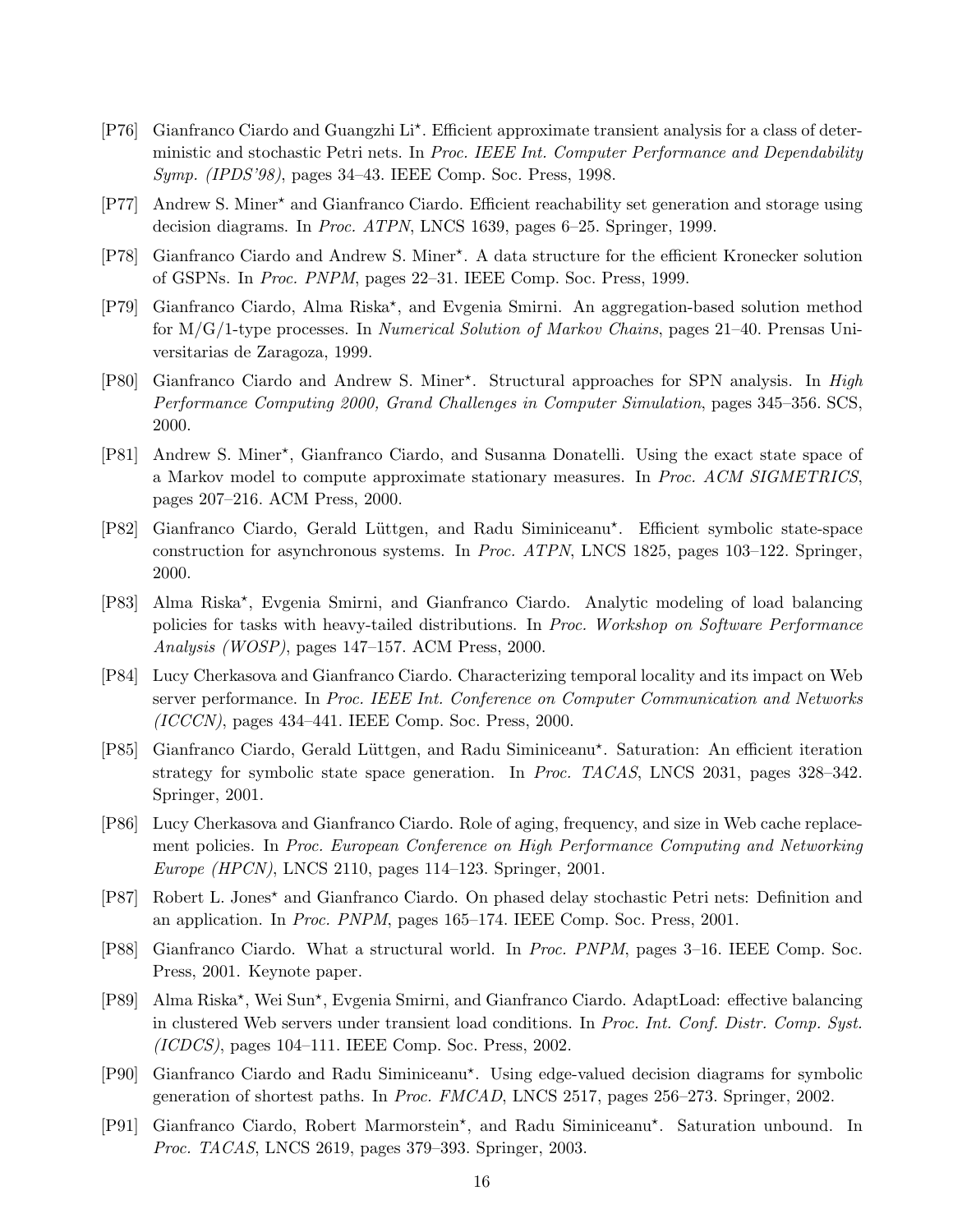- <span id="page-16-0"></span>[P92] Gianfranco Ciardo and Radu Siminiceanu? . Structural symbolic CTL model checking of asynchronous systems. In Proc. CAV, LNCS 2725, pages 40–53. Springer, 2003.
- <span id="page-16-14"></span>[P93] Gianfranco Ciardo, Robert L. Jones\*, Andrew S. Miner, and Radu Siminiceanu\*. Logical and stochastic modeling with SMART. In Proc. Modelling Techniques and Tools for Computer Performance Evaluation, LNCS 2794, pages 78–97. Springer, 2003.
- <span id="page-16-10"></span>[P94] Gianfranco Ciardo, Massimo Forno<sup>•</sup>, Paul L. Grieco<sup>\*</sup>, and Andrew S. Miner. Comparing implicit representations of large CTMCs. In Numerical Solution of Markov Chains, pages 323–327, 2003.
- <span id="page-16-11"></span>[P95] Gianfranco Ciardo and Yingjie Lan? . Faster discrete-event simulation through structural caching. In Proc. PMCCS, pages 11–14, 2003.
- <span id="page-16-12"></span>[P96] Robert? L. Jones and Gianfranco Ciardo. Regenerative simulation of stochastic Petri nets with discrete and continuous timing. In Proc. PMCCS, pages 23–26, 2003.
- <span id="page-16-8"></span>[P97] Qi Zhang, Evgenia Smirni, and Gianfranco Ciardo. Profit-driven service differentiation in transient environments. In Proc. 11th IEEE/ACM Int. Symposium on Modeling, Analysis and Simulation of Computer and Telecommunication Systems (MASCOTS), pages 230–233. IEEE Comp. Soc. Press, 2003.
- <span id="page-16-1"></span>[P98] Gianfranco Ciardo. Reachability set generation for Petri nets: can brute force be smart? In Proc. ATPN, LNCS 3099, pages 17–34. Springer, 2004. Keynote paper.
- <span id="page-16-9"></span>[P99] Ming-Ying Chung? and Gianfranco Ciardo. Saturation NOW. In Proc. Quantitative Evaluation of SysTems (QEST), pages 272–281. IEEE Comp. Soc. Press, 2004.
- <span id="page-16-13"></span>[P100] Radu Siminiceanu? and Gianfranco Ciardo. Formal verification of the NASA Runway Safety Monitor. In Proc. Intl. Workshop on Automated Verification of Critical Systems (AVoCS), volume 128(6) of ENTCS, pages 179–194. Elsevier, 2005.
- <span id="page-16-6"></span>[P101] Ming-Ying Chung? and Gianfranco Ciardo. A pattern recognition approach for speculative firing prediction in distributed saturation state-space generation. In Workshop on Parallel and Distributed Model Checking (PDMC), ENTCS, pages 65–79. Elsevier, 2005.
- <span id="page-16-15"></span>[P102] Gianfranco Ciardo. Implicit representations and algorithms for the logic and stochastic analysis of discrete–state systems. In Formal Techniques for Computer Systems and Business Processes, LNCS 3670, pages 15–17. Springer, 2005. Keynote paper.
- <span id="page-16-2"></span>[P103] Gianfranco Ciardo and Andy Jinqing Yu\*. Saturation-based symbolic reachability analysis using conjunctive and disjunctive partitioning. In Proc. CHARME, LNCS 3725, pages 146–161. Springer, 2005.
- <span id="page-16-3"></span>[P104] Radu Siminiceanu? and Gianfranco Ciardo. New metrics for static variable ordering in decision diagrams. In Proc. TACAS, LNCS 3920, pages 90–104. Springer, 2006.
- <span id="page-16-4"></span>[P105] Ming-Ying Chung\*, Gianfranco Ciardo, and Andy Jinqing Yu\*. A fine-grained fullness-guided chaining heuristic for symbolic reachability analysis. In Proc. ATVA, LNCS 4218, pages 51–66. Springer, 2006.
- <span id="page-16-7"></span>[P106] Ming-Ying Chung? and Gianfranco Ciardo. A dynamic firing speculation to speedup distributed symbolic state-space generation. In Proc. Intl. Parallel  $\mathcal B$  Distributed Processing Symposium (IPDPS). IEEE Comp. Soc. Press, 2006. Electronic proceedings.
- <span id="page-16-5"></span>[P107] Andy Jinqing Yu\*, Gianfranco Ciardo, and Gerald Lüttgen<sup>•</sup>. Bounded reachability checking of asynchronous systems using decision diagrams. In Proc. TACAS, LNCS 4424, pages 648–663. Springer, 2007.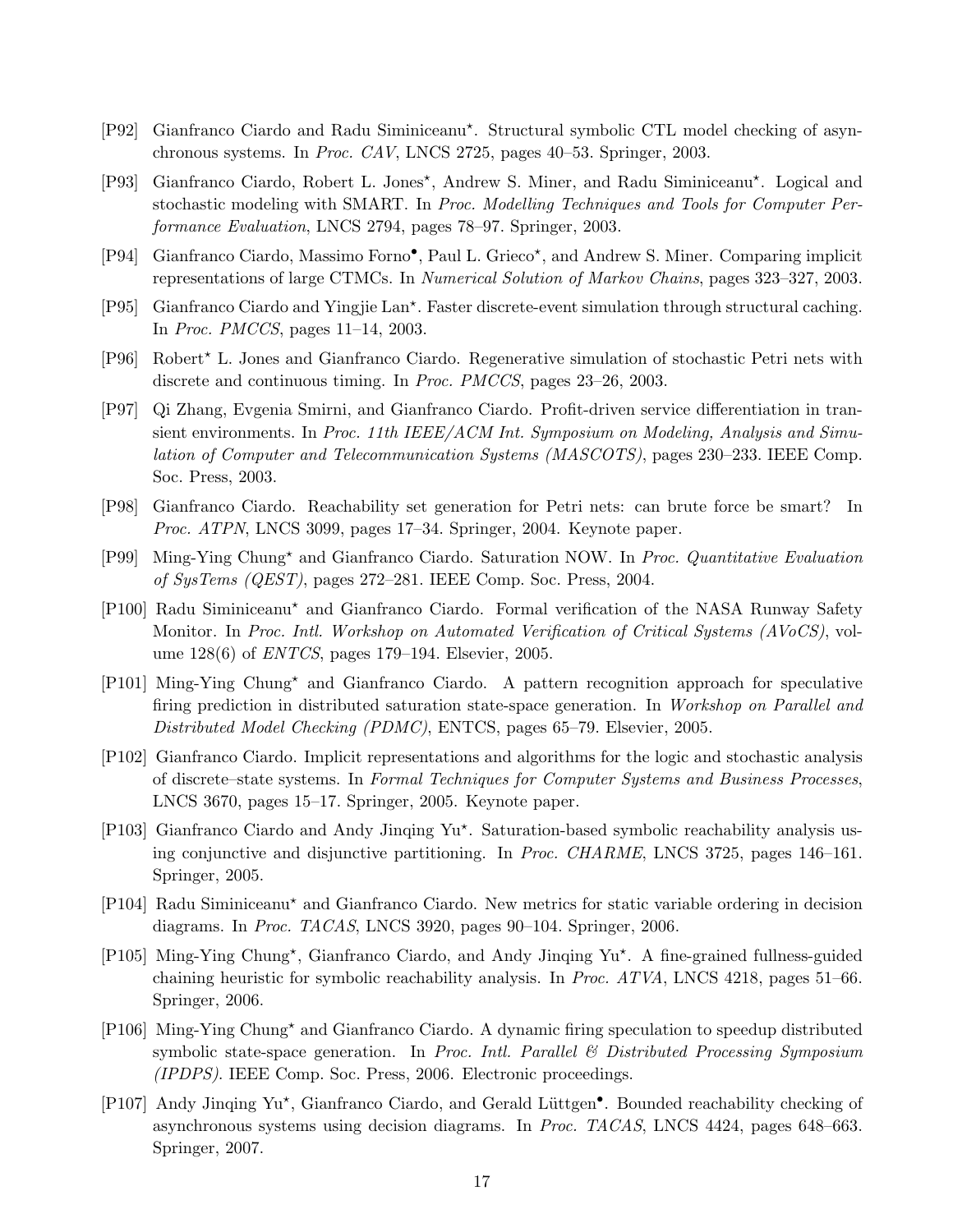- <span id="page-17-10"></span>[P108] Dhiman Barman, Piyush Satapathy<sup>\*</sup>, and Gianfranco Ciardo. Detecting attacks in routers using sketches. In Proc. IEEE Workshop on High Performance Switching and Routing, 2007.
- <span id="page-17-0"></span>[P109] Gianfranco Ciardo, Gerald Lüttgen<sup>•</sup>, and Andy Jinqing Yu<sup>\*</sup>. Improving static variable orders via invariants. In Proc. ATPN, LNCS 4546, pages 83–103. Springer, 2007.
- <span id="page-17-5"></span>[P110] Jonathan Ezekiel<sup>•</sup>, Gerald Lüttgen<sup>•</sup>, and Gianfranco Ciardo. Parallelising symbolic state-space generators. In Proc. CAV, LNCS 4590, pages 268–280. Springer, 2007.
- <span id="page-17-6"></span>[P111] Ming-Ying Chung\*, Gianfranco Ciardo, and Radu Siminiceanu. Caching, hashing, and garbage collection for distributed state space construction. In Workshop on Parallel and Distributed Model Checking (PDMC), ENTCS, pages 121–136. Elsevier, 2007.
- <span id="page-17-11"></span>[P112] Kishor S. Trivedi, Gianfranco Ciardo, Balakrishnan Dasarathy, Michael Grottke, Rivalino Matias Matias, Andy Rindos, and Bart Varshaw. Achieving and assuring high availability. In Proc. 5th Intl. Service Availability Symposium (ISAS), LNCS 5017, pages 20–25. Springer, 2008.
- <span id="page-17-12"></span>[P113] Min Wan? and Gianfranco Ciardo. Symbolic reachability analysis of integer timed Petri nets. In Proc. SOFSEM, LNCS 5404, pages 595–608. Springer, 2009.
- <span id="page-17-7"></span>[P114] Min Wan? and Gianfranco Ciardo. Symbolic state-space generation of asynchronous systems using extensible decision diagrams. In Proc. SOFSEM, LNCS 5404, pages 582–594. Springer, 2009.
- <span id="page-17-8"></span>[P115] Gianfranco Ciardo, Galen Mecham<sup>\*</sup>, Emmanuel Paviot-Adet, and Min Wan<sup>\*</sup>. P-semiflow computation with decision diagrams. In Proc. ATPN, LNCS 5606, pages 143–162. Springer, 2009.
- <span id="page-17-1"></span>[P116] Yang Zhao? and Gianfranco Ciardo. Symbolic CTL model checking of asynchronous systems using constrained saturation. In Proc. ATVA, LNCS 5799, pages 368–381. Springer, 2009.
- <span id="page-17-2"></span>[P117] Yang Zhao? and Gianfranco Ciardo. Symbolic computation of strongly connected components using saturation. In Proc. 2nd NASA Formal Methods Symposium (NFM 2010), NASA/CP-2010-216215, pages 201–211. NASA, 2010.
- <span id="page-17-3"></span>[P118] Yang Zhao\*, Xiaoqing Jin\*, and Gianfranco Ciardo. A symbolic algorithm for shortest EG witness generation. In Proc. TASE, pages 68–75. IEEE Comp. Soc. Press, 2011.
- <span id="page-17-9"></span>[P119] Malcolm Mumme? and Gianfranco Ciardo. A fully symbolic bisimulation algorithm. In Giorgio Delzanno and Igor Potapov, editors, Proc. Reachability Problems, LNCS 6945, pages 218–230, Genoa, Italy, September 2011. Springer.
- <span id="page-17-4"></span>[P120] Xiaoqing Jin\*, Gianfranco Ciardo, Tae-Hyong Kim<sup>•</sup>, and Yang Zhao\*. Symbolic verification and test generation for a network of communicating FSMs. In Tevfik Bultan and Pao-Ann Hsiung, editors, Proc. ATVA, LNCS 6996, pages 432–442, Taipei, Taiwan, October 2011. Springer.
- <span id="page-17-13"></span>[P121] Stefano Lonardi, Denisa Duma, Matthew Alpert, Francesca Cordero<sup>•</sup>, Marco Beccuti<sup>•</sup>, Prasanna Bhat, Yonghui Wu, Gianfranco Ciardo, Burair Alsaihati, Yaqin Ma, Steve Wanamaker, Josh Resnik, and Timothy J. Close. Sequences of 14,600 gene-bearing minimal tiling path BACs of Morex barley. In *Proc. Intl. Conf. Plant and Animal Genome*, San Diego, CA, USA, January 2012. Abstract.
- <span id="page-17-14"></span>[P122] D. Duma, M. Wootters, A. C. Gilbert, H. Q. Ngo, A. Rudra, M. Alpert, T. J. Close, Gianfranco Ciardo, and S. Lonardi. Accurate decoding of pooled sequenced data using compressed sensing. In Proc. WABI, LNBI 8126, pages 70–84. CEUR-WS.org, 2013.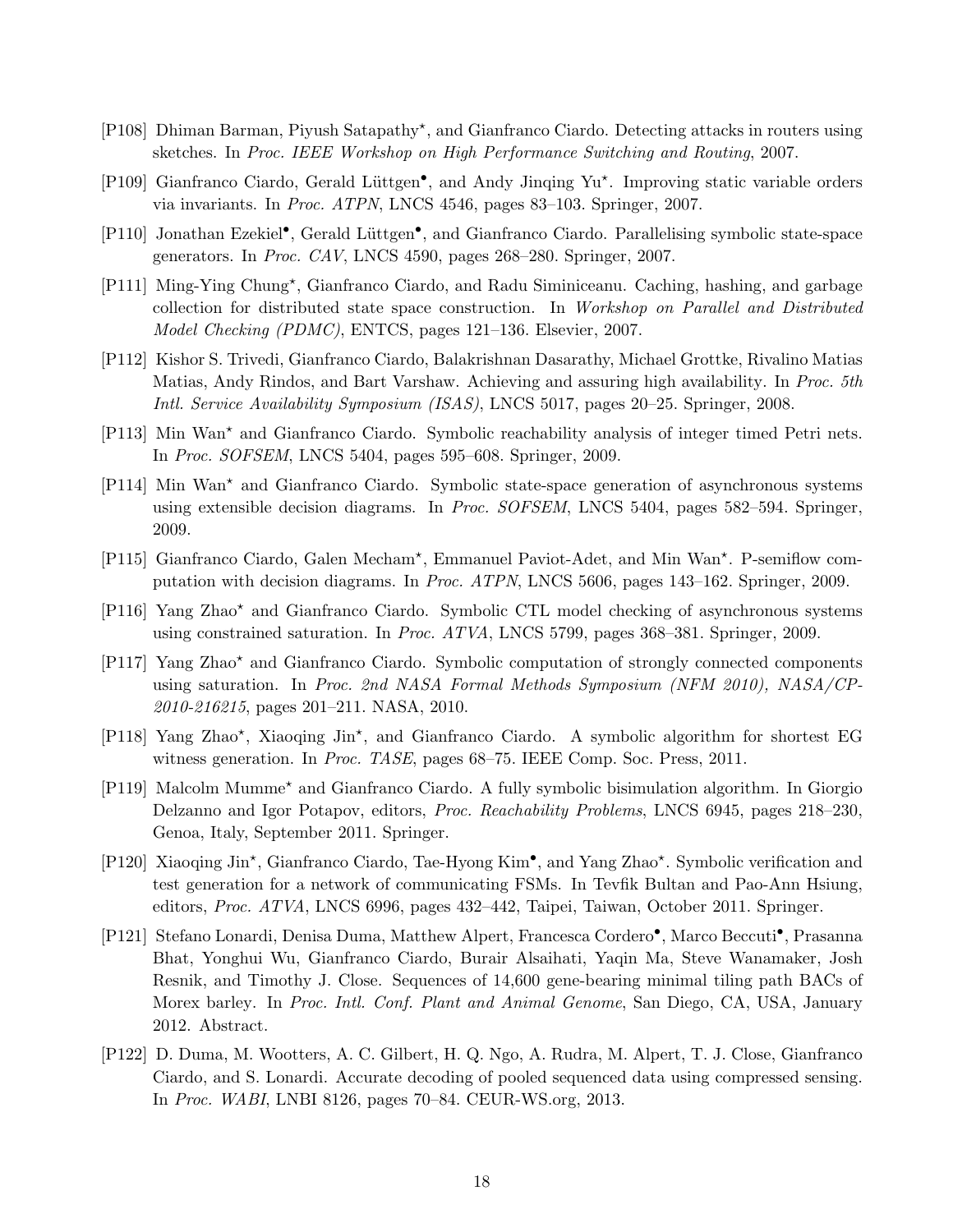- <span id="page-18-7"></span>[P123] Yang Zhao? and Gianfranco Ciardo. A two-phase Gauss-Seidel algorithm for steady-state solution of structured CTMCs encoded with EVMDDs. In Proc. QEST, pages 74–83, London, UK, September 2012. IEEE Comp. Soc. Press.
- <span id="page-18-11"></span>[P124] Xiaoqing Jin\*, Alexandre Donzé, and Gianfranco Ciardo. Mining weighted requirements from closed-loop control models. In Proc. 6th Intl. Workshop on Numerical Software Verification (NSV), pages 47–51, Philadelphia, PA, USA, April 2013.
- <span id="page-18-0"></span>[P125] Xiaoqing Jin\*, Yousra Lembachar\*, and Gianfranco Ciardo. Symbolic verification of ECA rules. In D. Moldt, editor, *Joint Proc. PNSE'13 and ModBE'13*, CEUR 989, pages 41–59. CEUR-WS.org, 2013.
- <span id="page-18-10"></span>[P126] Yang Zhao? and Gianfranco Ciardo. Tackling truncation errors in CSL model checking through bounding semantics. In Proc. EPEW, LNCS 8168, pages 58–73, Venice, Italy, September 2013. Springer.
- <span id="page-18-2"></span>[P127] Hind Alhakami\*, Gianfranco Ciardo, and Marek Chrobak. Sequence decision diagrams. In Proc. SPIRE, LNCS 8799, pages 149–160, Preto, Brazil, October 2014. Springer.
- <span id="page-18-8"></span>[P128] Pietro Piazzolla• , Gianfranco Ciardo, and Andrew S. Miner. Power consumption analysis of replicated virtual applications. In Proc. ASMTA 2015, pages 188–202, Albena, Bulgaria, May 2015.
- <span id="page-18-13"></span>[P129] Denisa Duma, Francesca Cordero, Marco Beccuti, Gianfranco Ciardo, Timothy J. Close, and Stefano Lonardi. Scrible: ultra-accurate error-correction of pooled sequenced reads. In Proc. WABI, LNBI 9289, pages 162–174, 2015.
- <span id="page-18-12"></span>[P130] Hamed Ghasemieh• , Anne Remke, Boudewijn R. Haverkort, and Gianfranco Ciardo. Approximate analysis of hybrid Petri nets with probabilistic timed transitions. In Proc. VALUETOOLS 2015, pages 127–134, Berlin, Germany, December 2015.
- <span id="page-18-9"></span>[P131] Gianfranco Ciardo, Marco Gribaudo, Mauro Iacono, Andrew S. Miner, and Pietro Piazzolla• . Power consumption analysis of replicated virtual applications in heterogeneous architectures. In Digitally Supported Innovation: A Multi-Disciplinary View on Enterprise, Public Sector and User Innovation, volume 18 of Lecture Notes in Information Systems and Organisation, pages 285–297, 2016.
- <span id="page-18-3"></span>[P132] Chuan Jiang\*, Junaid Babar, Gianfranco Ciardo, Andrew S. Miner, and Benjamin Smith\*. Variable reordering in binary decision diagrams. In Proc. IWLS, 2017.
- <span id="page-18-4"></span>[P133] Chuan Jiang? and Gianfranco Ciardo. Generation of minimum tree-like witnesses for existential CTL. In Dirk Beyer and Marieke Huisman, editors, Proc. TACAS, LNCS 10805, pages 328–343, Thessaloniki, Greece, April 2018. Springer.
- <span id="page-18-5"></span>[P134] Benjamin Smith? and Gianfranco Ciardo. SOUPS: a variable ordering metric for the saturation algorithm. In Proc. 18th International Conference on Application of Concurrency to System Design (ACSD), pages 1–10. IEEE Comp. Soc. Press, 2018.
- <span id="page-18-1"></span>[P135] Chuan Jiang? and Gianfranco Ciardo. Improving SAT-based bounded model checking for existential CTL through path reuse. In Gilles Barthe, Geoff Sutcliffe, and Margus Veanes, editors, Proc. LPAR, volume 57 of EPiC Series in Computing, pages 471–487, Awassa, Ethiopia, November 2018.
- <span id="page-18-6"></span>[P136] Elvio Amparore<sup>•</sup>, Susanna Donatelli<sup>•</sup>, Gianfranco Ciardo, and Andrew Miner. i<sub>Rank</sub>: a variable order metric for DEDS subject to linear invariants. In Tomáš Vojnar and Lijun Zhang, editors, Proc. TACAS, LNCS 11428, pages 285–302, Prague, Czech Republic, April 2019. Springer.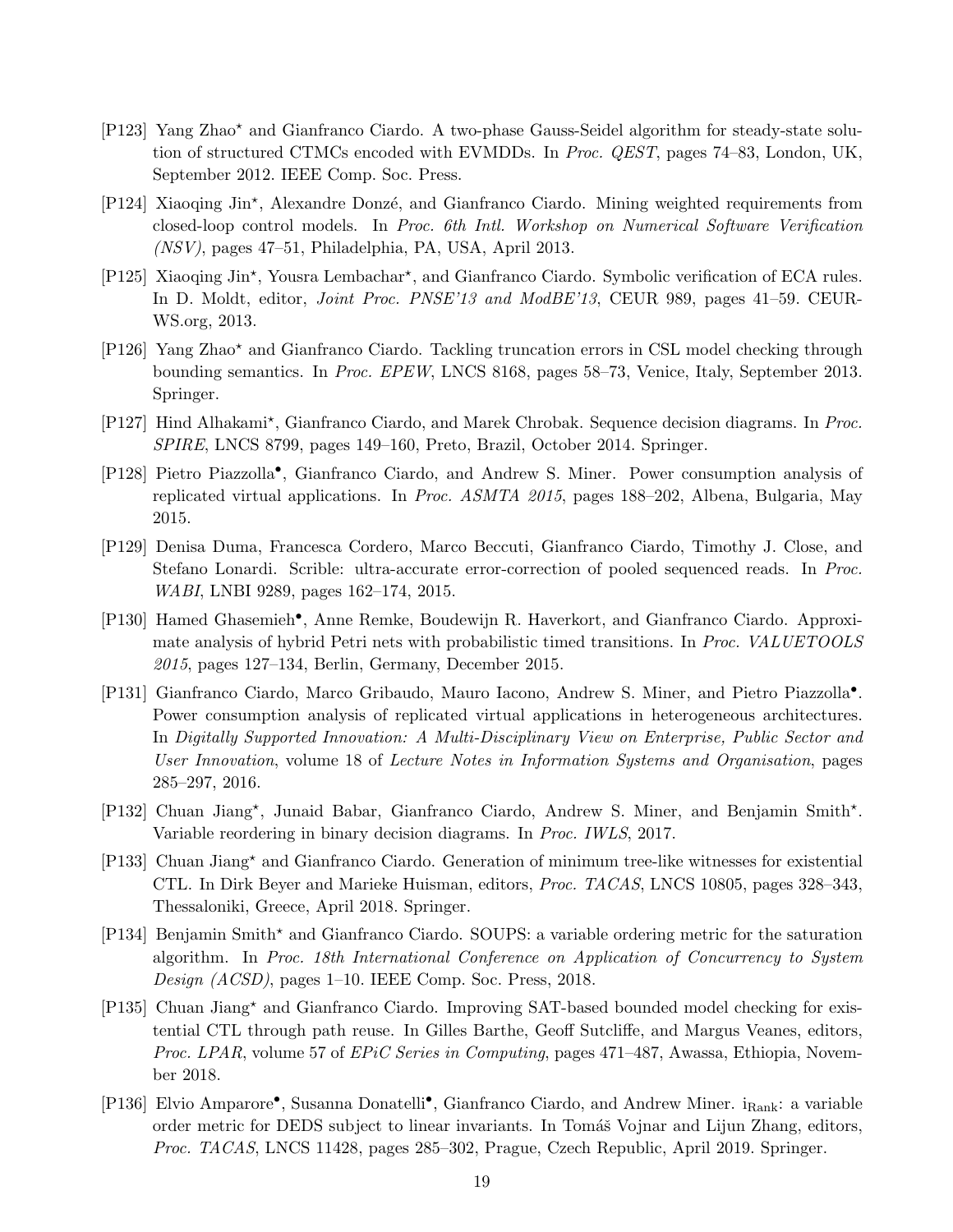- <span id="page-19-2"></span>[P137] Junaid Babar, Chuan Jiang\*, Gianfranco Ciardo, and Andrew Miner. Binary decision diagrams with edge-specified reductions. In Tomáš Vojnar and Lijun Zhang, editors, *Proc. TACAS*, LNCS 11428, pages 303–318, Prague, Czech Republic, April 2019. Springer.
- <span id="page-19-0"></span>[P138] Eshita Zaman, Gianfranco Ciardo, Erika Abrah´am, and Borzoo Bonakdarpour. HyperPCTL ´ model checking by probabilistic decomposition. In Proc. 17th Int. Conf. integrated Formal Methods, Lugano, Switzerland, 2022. Springer. To appear.

#### CHAPTERS IN BOOKS

- <span id="page-19-10"></span>[C139] Mauro Bert, Gianfranco Ciardo, Barbara Demo, Antonio Di Leva, Piercarlo Giolito, Cesare Iacobelli, and Velia Marrone. The logical design in the DATAID project: the EASYMAP system. In Computer Aided Database Design, pages 97–113. North-Holland, 1985.
- <span id="page-19-7"></span>[C140] Gianfranco Ciardo, Alex Blakemore, Philip F. Chimento, Jr., Jogesh K. Muppala, and Kishor S. Trivedi. Automated generation and analysis of Markov reward models using Stochastic Reward Nets. In Linear Algebra, Markov Chains, and Queueing Models, IMA Volumes in Mathematics and its Applications 48, pages 145–191. Springer, 1993.
- <span id="page-19-3"></span>[C141] Kishor S. Trivedi, Gianfranco Ciardo, Manish Malhotra, and Robin Sahner. Dependability and Performability Analysis. In Performance Evaluation of Computer and Communications Systems, LNCS 729, pages 587–612. Springer, 1993.
- <span id="page-19-8"></span>[C142] Gianfranco Ciardo. Stochastic Petri Nets: Introduction and Applications to the Modeling of Computer and Communication Systems. In Advanced Computer Performance Modeling and Simulation, pages 203–234. Gordon and Breach, 1998.
- <span id="page-19-5"></span>[C143] Gianfranco Ciardo. Tools for formulating Markov models. In *Computational Probability*, volume 24 of Operations Research and Management Science, pages 11–41. Kluwer, 1999.
- <span id="page-19-1"></span>[C144] Gianfranco Ciardo. Distributed and structured analysis approaches to study large and complex systems. In Lectures on Formal Methods and Performance Analysis, LNCS 2090, pages 344–374. Springer, 2001.
- <span id="page-19-12"></span>[C145] Gianfranco Ciardo. Data representation and efficient solution: a decision diagram approach. In Formal Methods for Performance Evaluation, LNCS 4486, pages 371–394. Springer, 2007.
- <span id="page-19-4"></span>[C146] Radu Siminiceanu and Gianfranco Ciardo. Symbolic model checking for avionics. In S. Gnesi and T. Margaria, editors, Formal Methods for Industrial Critical Systems: A Survey of Applications, pages 85–112. John Wiley & Sons, 2012.
- <span id="page-19-6"></span>[C147] Gianfranco Balbo and Gianfranco Ciardo. On Petri nets in performance and reliability evaluation of discrete event dynamic systems. In Wolfgang Reisig and Grzegorz Rozenberg, editors, Carl Adam Petri: Ideas, Personality, Impact, pages 173–185. Springer, 2019.

## BOOKS AND EDITED BOOKS

- <span id="page-19-9"></span>[B148] Gianfranco Ciardo and Christoph Lindemann, editors. Proc. 6th Int. Workshop on Petri Nets and Performance Models (PNPM'95). IEEE Comp. Soc. Press, 1995.
- <span id="page-19-11"></span>[B149] Heinz Beilner, Gianfranco Ciardo, Christoph Lindemann, and Kishor Trivedi, editors. Performance and Dependability Modelling with Stochastic Petri Nets. IBFI GmbH, Schloss Dagstuhl, 1995. Dagstuhl-Seminar-Report; 115, 22.05.-26.05.95 (9521).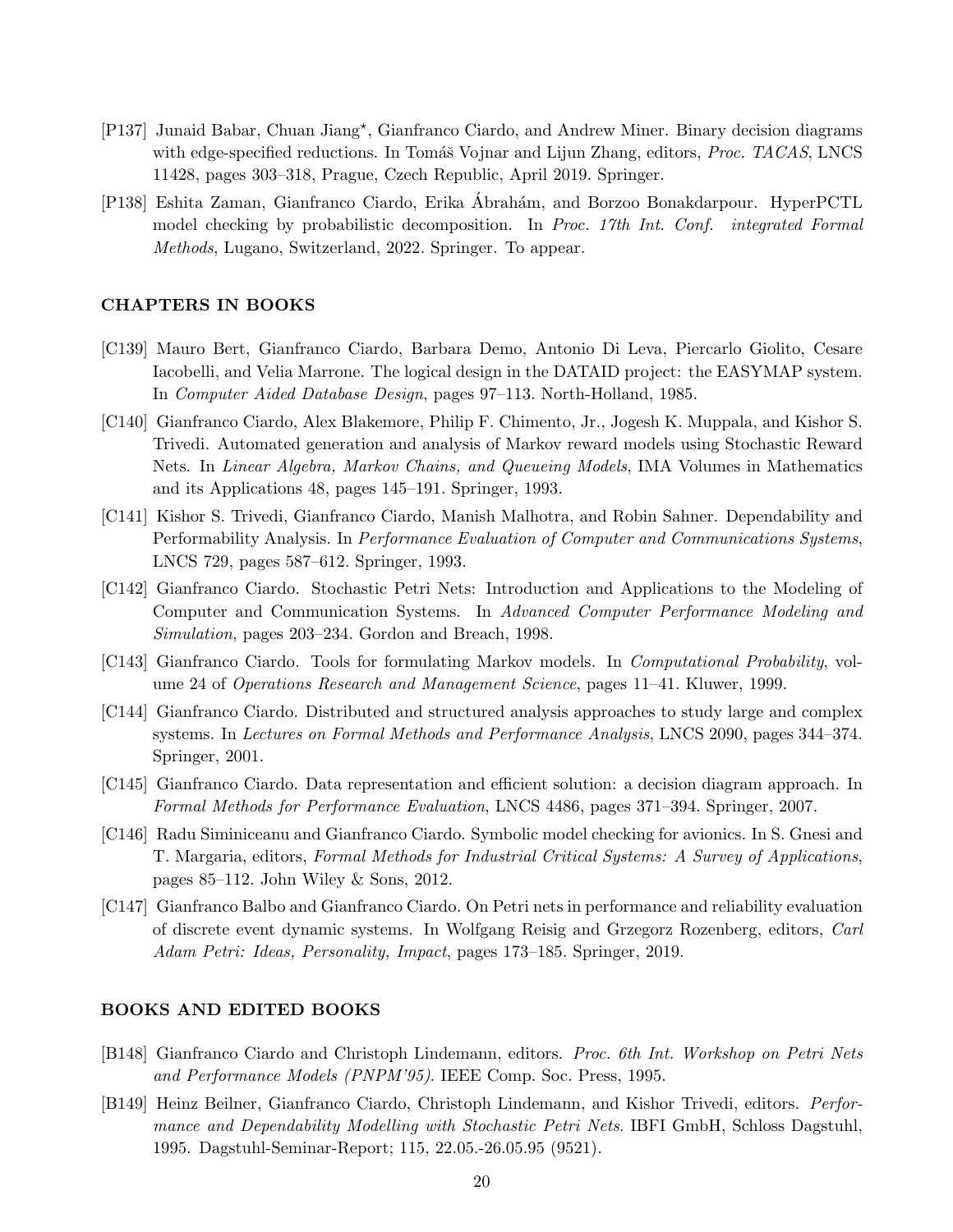- <span id="page-20-4"></span>[B150] Gianfranco Ciardo and William H. Sanders, editors. Proc. 10th Int. Workshop on Petri Nets and Performance Models (PNPM'03). IEEE Comp. Soc. Press, 2003.
- <span id="page-20-3"></span>[B151] Gianfranco Ciardo and Philippe Darondeau, editors. Proc. ATPN 2005, LNCS 3536, 2005.
- <span id="page-20-11"></span>[B152] Daniel Jeske, Gianfranco Ciardo, and Yuan-Shun Dai, editors. Proc. 12th Pacific Rim Intl. Symposium on Dependable Computing. IEEE Comp. Soc. Press, 2006.
- <span id="page-20-10"></span>[B153] Gianfranco Ciardo and Roberto Segala, editors. *Proc. Quantitative Evaluation of Systems* (QEST 2010). IEEE Comp. Soc. Press, 2010.
- <span id="page-20-9"></span>[B154] Gianfranco Ciardo and Ekkart Kindler, editors. *Proc. ATPN 2014*, LNCS 8489, 2014.

#### MISCELLANEA (theses, tutorials, reports, tool descriptions, video presentations, etc.)

- <span id="page-20-6"></span>[M155] Gianfranco Ciardo. Le reti di Petri stocastiche generalizzate: uno strumento per la modellizzazione di sistemi distribuiti. Tesi di Laurea, Istituto di Scienze dell'Informazione, Università di Torino, Italy, July 1982.
- <span id="page-20-5"></span>[M156] Gianfranco Ciardo. Analysis of large stochastic Petri net models. PhD thesis, Duke University, 1989.
- <span id="page-20-16"></span>[M157] Kishor S. Trivedi and Gianfranco Ciardo. Putting Stochastic Petri Nets to Work. VHS videotape (5 hours), University of Southern California for the National Technical University, 1991.
- <span id="page-20-12"></span>[M158] Gianfranco Ciardo. PNPM'91 — 4th Int. Workshop on Petri Nets and Performance Models. Perf. Eval., 18(1):97–100, 1993.
- <span id="page-20-13"></span>[M159] Gianfranco Ciardo and Kishor S. Trivedi. SPNP: The Stochastic Petri Net Package (Version 3.1). In Proc. 1st Int. Workshop on Modeling, Analysis and Simulation of Computer and Telecommunication Systems (MASCOTS'93), pages 390–391. IEEE Comp. Soc. Press, 1993.
- <span id="page-20-15"></span>[M160] Gianfranco Ciardo. Stochastic Petri nets: a formalism to describe stochastic processes. In ACM SIGMETRICS Tutorials, 1994.
- <span id="page-20-1"></span>[M161] Gianfranco Ciardo, Lucy Cherkasova, Vadim Kotov, and Tomas Rokicki. Modeling a fibre channel switch with stochastic Petri nets. HP Labs Technical Report, Hewlett Packard, 1994.
- <span id="page-20-8"></span>[M162] Kishor Trivedi, Andrea Bobbio, Gianfranco Ciardo, Reinhard German, Antonio Puliafito, and Miklos Telek. Non-Markovian Petri nets. In Proc. ACM SIGMETRICS, pages 263–264, 1995.
- <span id="page-20-0"></span>[M163] Gianfranco Ciardo and Marco Tilgner<sup>•</sup>. On the use of Kronecker operators for the solution of generalized stochastic Petri nets. ICASE Report 96-35, Institute for Computer Applications in Science and Engineering (NASA Langley Research Center, Hampton, VA, USA), 1996.
- <span id="page-20-2"></span>[M164] Gianfranco Ciardo and Andrew S. Miner\*. SMART: Simulation and Markovian Analyzer for Reliability and Timing. In Proc. IEEE Int. Computer Performance and Dependability Symp. (IPDS'96), page 60. IEEE Comp. Soc. Press, 1996.
- <span id="page-20-7"></span>[M165] Gianfranco Ciardo and Carlo Ghezzi. Guest Editorial: Introduction to the Special Section. IEEE Trans. Softw. Eng., 22(9):601–602, 1996.
- <span id="page-20-14"></span>[M166] Gianfranco Ciardo. Kronecker-based solution of large Markov models (with applications to the modeling of distributed software). In Workshop on Software Performance Analysis (WOSP), pages 140–153, 1997. Invited.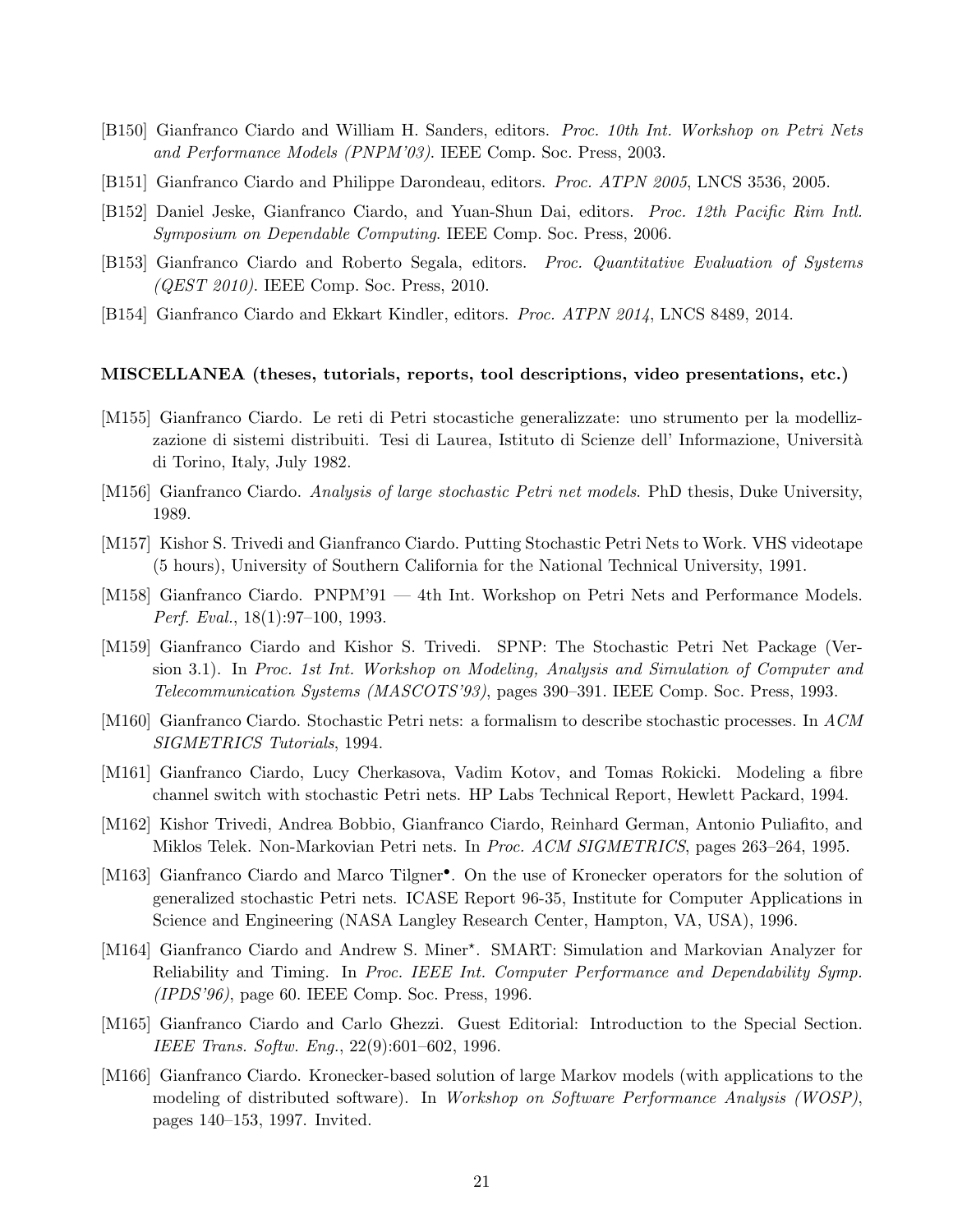- <span id="page-21-2"></span>[M167] Gianfranco Ciardo and Andrew S. Miner\*. SMART: Simulation and Markovian Analyzer for Reliability and Timing. In Tools Descriptions from the 9th Int. Conf. on Modelling Techniques and Tools for Computer Performance Evaluation and the 7th Int. Work. on Petri Nets and Performance Models, pages 41–43, 1997.
- <span id="page-21-13"></span>[M168] Gianfranco Ciardo and Susanna Donatelli. Kronecker operators for the description and solution of large Markov models generated by Stochastic Petri Nets. In Joint tutorials of 7th Int. Workshop on Petri Nets and Performance Models and 9th Int. Conf. on Modelling Techniques and Tools for Computer Performance Evaluation, 1997.
- <span id="page-21-12"></span>[M169] Gianfranco Ciardo and Susanna Donatelli. Kronecker operators for the description and solution of large Markov models. In ACM SIGMETRICS Tutorials, 1998.
- <span id="page-21-11"></span>[M170] Gianfranco Ciardo. Tensor based GSPN solutions. In Petri Nets '99 Advanced Tutorial on Performance Evaluation Using Stochastic Petri Nets, 1999.
- <span id="page-21-0"></span>[M171] Gianfranco Ciardo, Alma Riska\*, and Evgenia Smirni. Analytic modeling of allocation policies for tasks with heavy tail distributions. In Proc. Symp. on Advanced Performance Methods, 2000. Invited.
- <span id="page-21-3"></span>[M172] Gianfranco Ciardo, Robert L. Jones\*, Andrew S. Miner\*, and Radu Siminiceanu\*. SMART: Stochastic Model Analyzer for Reliability and Timing. In Tools of Int. Multiconf. Measurement, Modelling and Evaluation of Computer-Communication Systems, pages 29–34, 2001.
- <span id="page-21-4"></span>[M173] Gianfranco Ciardo, Robert L. Jones\*, Robert M. Marmorstein\*, Andrew S. Miner, and Radu Siminiceanu\*. SMART: Stochastic Model-checking Analyzer for Reliability and Timing. In Proc. DSN, page 545. IEEE Press, 2002.
- <span id="page-21-7"></span>[M174] Gianfranco Ciardo, Reinhard German, and Boudewijn R. Haverkort. Introduction to the special section on Petri nets and performance models. IEEE Trans. Softw. Eng., 28(10):913–914, 2002.
- <span id="page-21-1"></span>[M175] Gianfranco Ciardo. Modeling and analysis of Markov chains using decision diagrams. In Tutorials QEST'04, 2004.
- <span id="page-21-10"></span>[M176] Gianfranco Ciardo. Decision diagrams for logic and stochastic modeling. In Tutorials QEST'05, 2005.
- <span id="page-21-9"></span>[M177] Gianfranco Ciardo. Symbolic encodings for stochastic processes. In ACM SIGMETRICS Tutorials, 2006.
- <span id="page-21-8"></span>[M178] Gianfranco Ciardo. Parallel symbolic algorithms: a challenge. In *Distributed Verification and* Grid Computing, Dagstuhl Seminar No. 08332, pages 3–4, 2008.
- <span id="page-21-6"></span>[M179] Gianfranco Ciardo. Modern challenges in analyzing the correctness and performability of complex systems, July 2012. Invited talk at SEMISH, 39th Seminar on Hardware and Software (Curitiba, Brazil).
- <span id="page-21-5"></span>[M180] Elvio Amparore, Bernard Berthomieu, Gianfranco Ciardo, Silvano Dal Zilio, Francesco Gall`a, Lom Messan Hillah, Francis Hulin-Hubard, Peter Gjøl Jensen, Loïg Jezequel, Fabrice Kordon, Didier Le Botlan, Torsten Liebke, Jeroen Meijer, Andrew Miner, Emmanuel Paviot-Adet, Jiří Srba, Yann Thierry-Mieg, Tom van Dijk, and Karsten Wolf. Presentation of the 9th edition of the model checking contest. In Dirk Beyer, Marieke Huisman, Fabrice Kordon, and Bernhard Steffen, editors, Proc. TACAS, LNCS 11429, pages 50–68, Prague, Czech Republic, April 2019. Springer.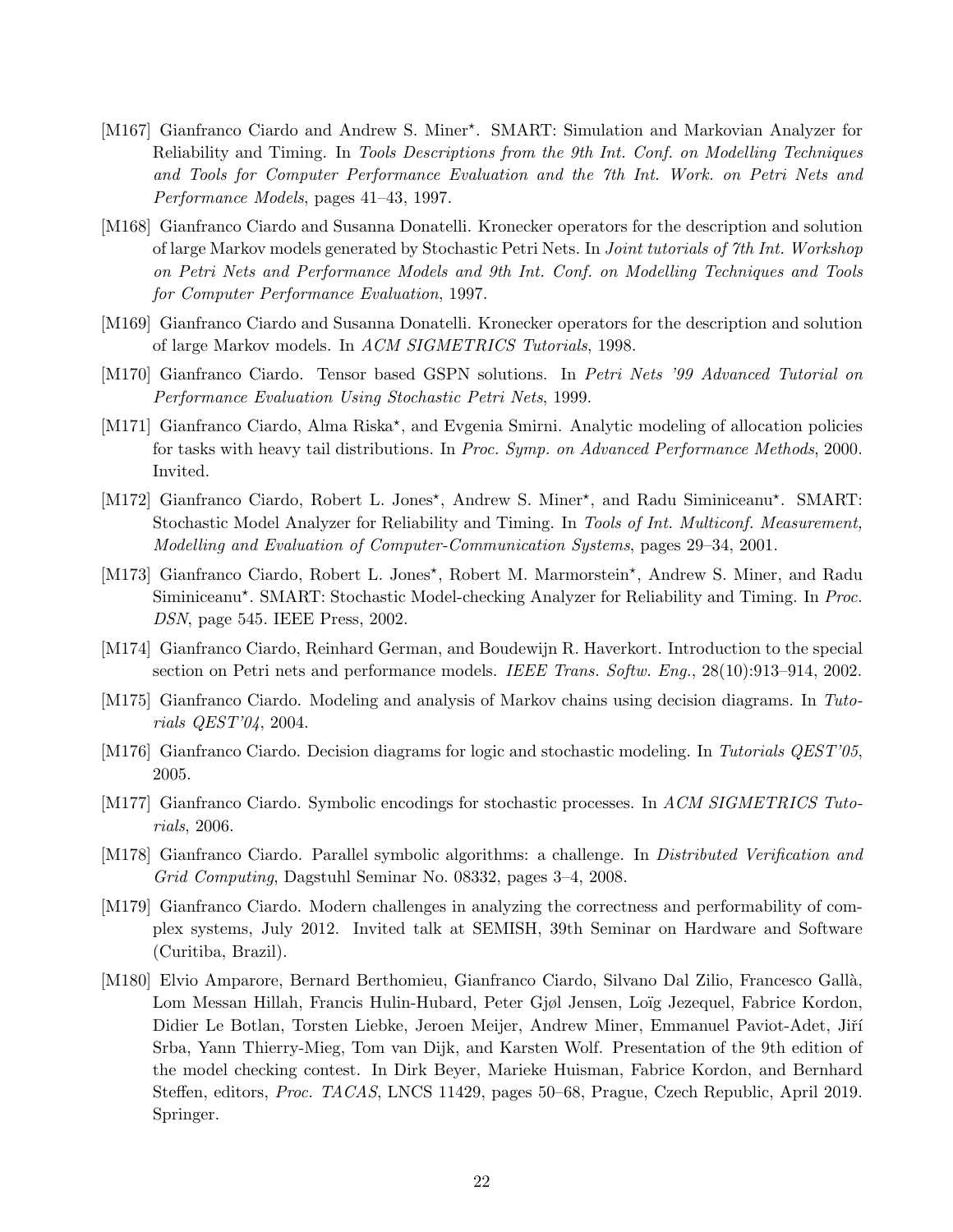#### ACADEMIC COURSES TAUGHT

Graduate courses at Iowa State University:

ComS 665A Advanced Topics in Software Engineering: Foundations Spring 2021.

Undergraduate courses at Iowa State University:

ComS 331 Theory of Computing: Fall 2017, Fall 2020.

Graduate courses at the University of California at Riverside:

- CS 206 Testing and verification techniques in software engineering: Winter 2009, Fall 2010, Fall 2013.
- CS 237 Advanced topics in modeling and simulation: Winter 2006.
- CS 239 Performance evaluation of computer networks: Winter 2004.
- CS 246 Advanced verification techniques in software engineering: Spring 2005, Winter 2007, Winter 2008, Fall 2008, Spring 2011.
- CS 260 Seminar in computer science: Fall 2005, Fall 2009.
- CS 270 Special Topics in Advanced Computer Science: Fall 2011.

Undergraduate courses at the University of California at Riverside:

- CS 150 Theory of automata and formal languages: Fall 2005, Fall 2006, Fall 2007, Fall 2008, Winter 2012.
- CS 177 Modeling and simulation: Spring 2011.
- CS 179K Project in computer science: software engineering: Winter 2005, Spring 2010, Fall 2011.
- Graduate courses at William and Mary:
- CSci 616 Stochastic models in computer science: Fall 1996, Spring 1999, Spring 2001, Fall 2001, Fall 2002.
- CSci 624 Computer systems performance analysis: Spring 1995.
- CSci 746 Discrete state stochastic models: Fall 1993, Fall 1994, Spring 1996, Spring 1998, Spring 2001, Spring 2003.

Undergraduate courses at William and Mary:

- CSci 243 Discrete structures in computer science: Fall 1995, Spring 1996, Fall 1997.
- CSci 421 Database systems: Fall 1998.
- CSci 423 Finite automata and theory of computation: Spring 1993, Spring 1994, Fall 1994, Spring 1995, Fall 1995, Spring 1997, Fall 1997, Fall 2000, Fall 2001.
- CSci 435 Software Engineering: Spring 2002.

### RESEARCH SUPERVISION

Post-doctoral and senior visitors, Iowa State University: July 2017–August 2017 Dr. Elvio Amparore (Universit`a di Torino, Italy) October 2014–December 2014 Dr. Pietro Piazzolla (Università di Milano, Italy)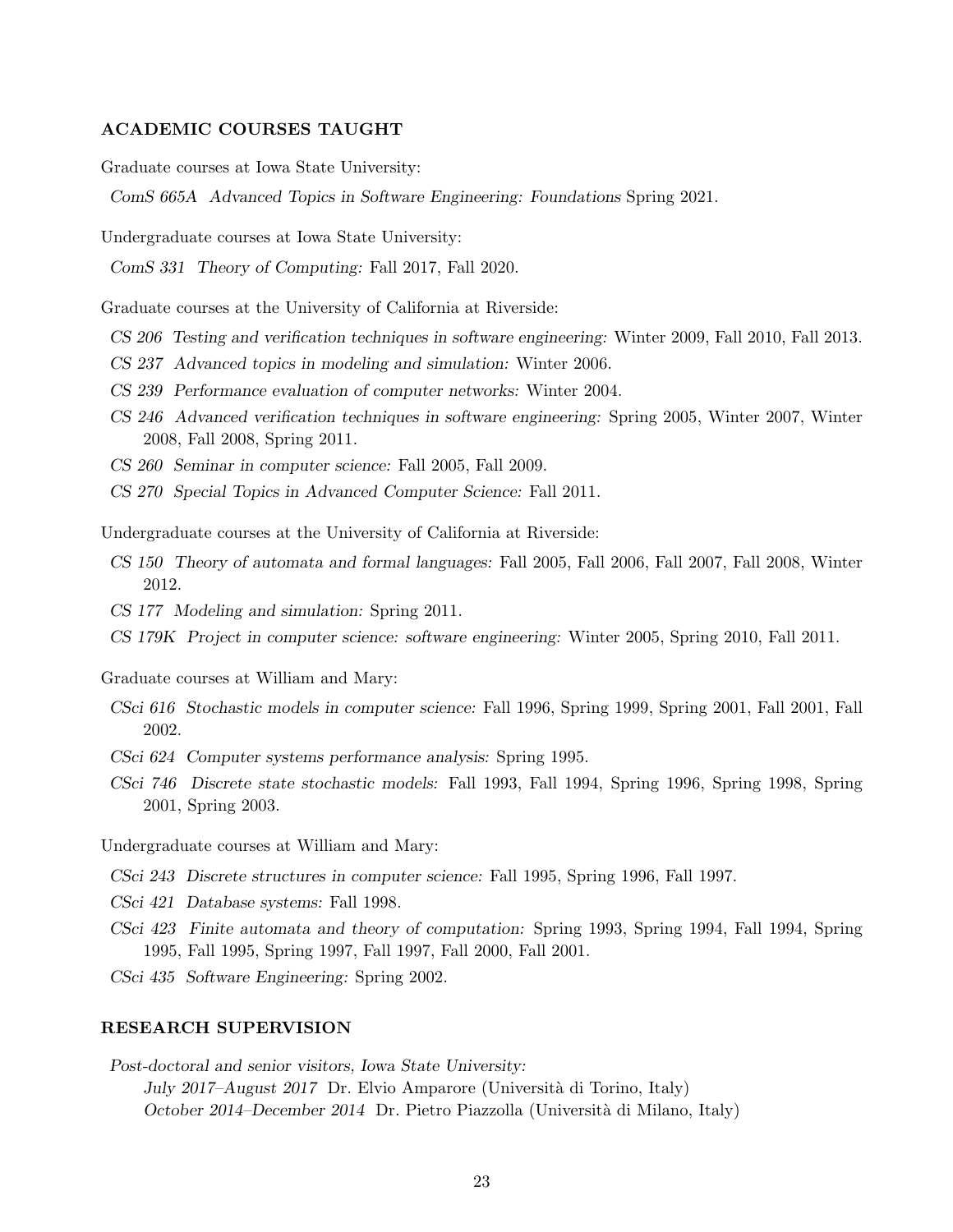PhD advisor, Iowa State University:

current Zahra Hosseini

current Eshita Zaman (Co-Advisor: Dr. Borzoo Bonakdarpour, Michigan State University) 2020 Rohit Dureja (Co-Advisor: Dr. Kristin Rozier, AerE)

2019 Chuan Jiang (Research Scientist, Facebook)

MS advisor, Iowa State University:

2019 Nitesh Gupta

2017 Swarn Priya

Member of the PhD committee, Iowa State University:

- current Alaa Al-Ghazo (Electrical and Computer Engineering)
- current Le Chen
- current Esther Conrad (Mathematics)
- current Ashwin Kallingal Joshy

current Brian Kempa (Aerospace Engineering)

- current Andrei Migunov
- current Rangeet Pan
- current Hung Phan
- current Haibo Yang
- 2021 Shruti Biswal
- 2020 Md Johirul Islam
- 2019 Junaid Babar
- 2018 Hao Ren (ECpE)
- 2015 Yaping Jing

Member of the MS committee, Iowa State University:

current Jonathan Deneke

- current Yijia Huang
- 2019 Brian Kempa (Aerospace Engineering)
- 2016 Priyanka Thyagarajan

Student visitor host, Iowa State University:

May 2014–July 2014 Hamed Ghasemieh (PhD, University of Twente, The Netherlands) May 2014–July 2014 Maryam Haji Ghasemieh (MS, University of Twente, The Netherlands)

Post-doctoral and senior visitors, University of California at Riverside: June 2011–September 2011 Dr. Marco Beccuti (Università di Torino, Italy)

June 2011–September 2011 Dr. Francesca Cordero (Università di Torino, Italy)

September 2009–August 2010 Prof. Hong Zheng (East China UST, Shanghai, China)

July 2008–July 2009 Prof. Tae-Hyong Kim (Kumoh National Institute of Technology, Korea)

PhD advisor, University of California at Riverside:

current Malcolm Mumme

- 2017 Hind Al Hakami (Dovetail Genomics)
- 2013 Xiaoqing Jin (Apple)
- 2013 Yang Zhao (Microsoft)
- 2008 Min Wan (Engineering Director, Ripple)
- 2008 Jinqing "Andy" Yu (Software Engineer, Facebook)
- 2007 Ming-Ying Chung (Senior R&D Engineer, Synopsys)

Masters advisor, University of California at Riverside: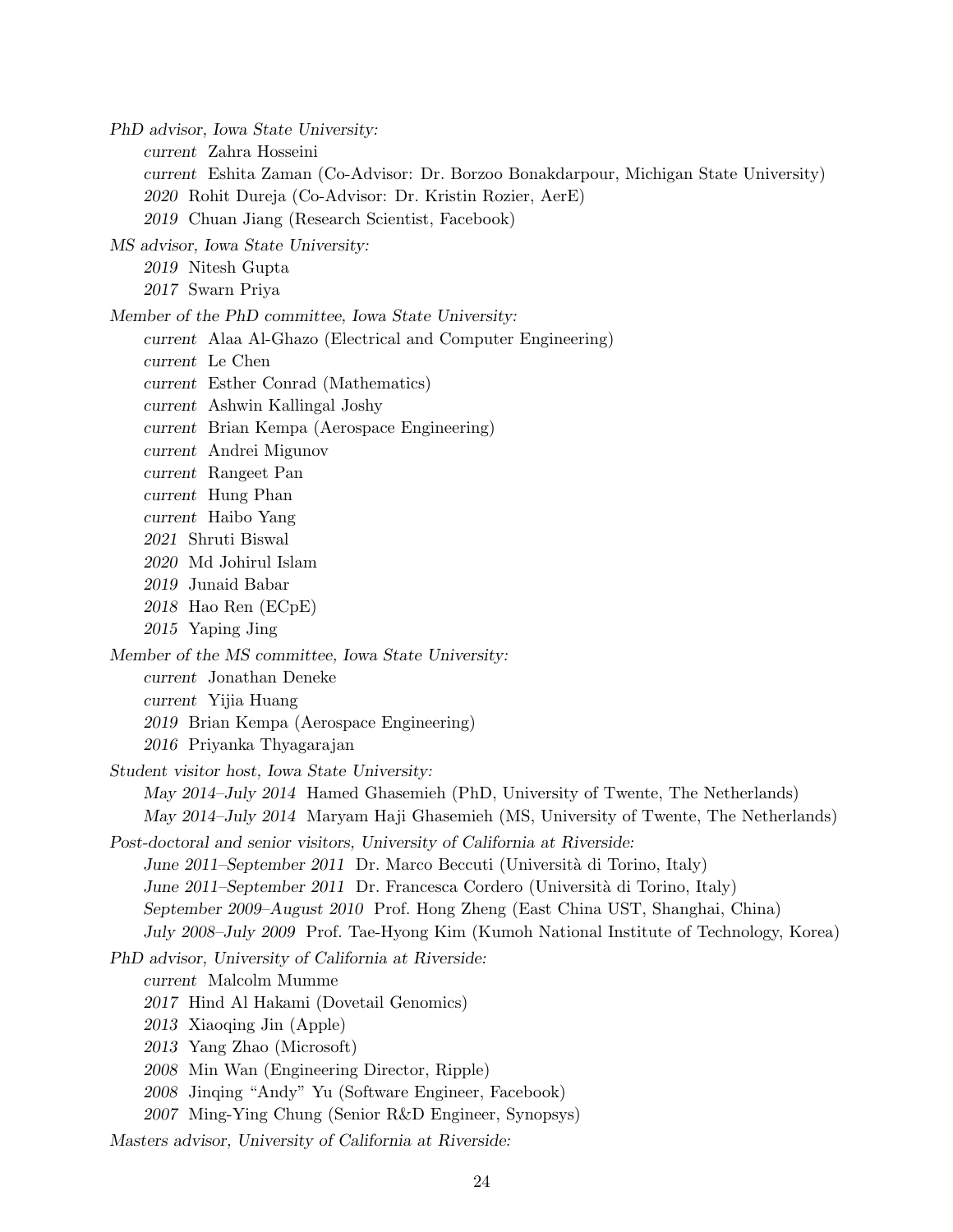2013 Lei Wang 2012 Yousra Lemabachar 2012 Xin He 2010 Benjamin Smith 2009 Dhrumil Shah 2008 Galen Mecham 2008 Malcolm Mumme 2008 Min Wan 2006 Anwar Adi 2006 John Anderson 2006 Teddy Matinde 2006 Piyush Satapathi 2005 Honomount Rawat Member of the PhD defense committee, University of California at Riverside: 2013 Denisa Duma 2013 Bing Hu 2013 Zakaria Jesin 2013 Changhui Lin 2012 Thanawin Rakthanmanon 2012 Pamela Bhattacharya 2009 Yu Fan 2009 Dennis Jeffrey 2008 Kin Kan 2007 Hang Li 2006 Arun Saha Member of the MS committee, University of California at Riverside: Yuan Tian Jianbo Chen Dien-Yen Lin Cuixiong "Tony" Hu Member of the PhD qualifying exam, University of California at Riverside: Tanzirul Azim Busra Celikkaya Jonathan Dautrich Zi Feng Dan Grissom Bing Hu Monik Khare Changhui Lin Thanawin Rakthanmanon Ricky Sethi Moloud Shahbazi Mohammad Shokoohi-Yekta Vineet Singh Li Tan

Chen Tian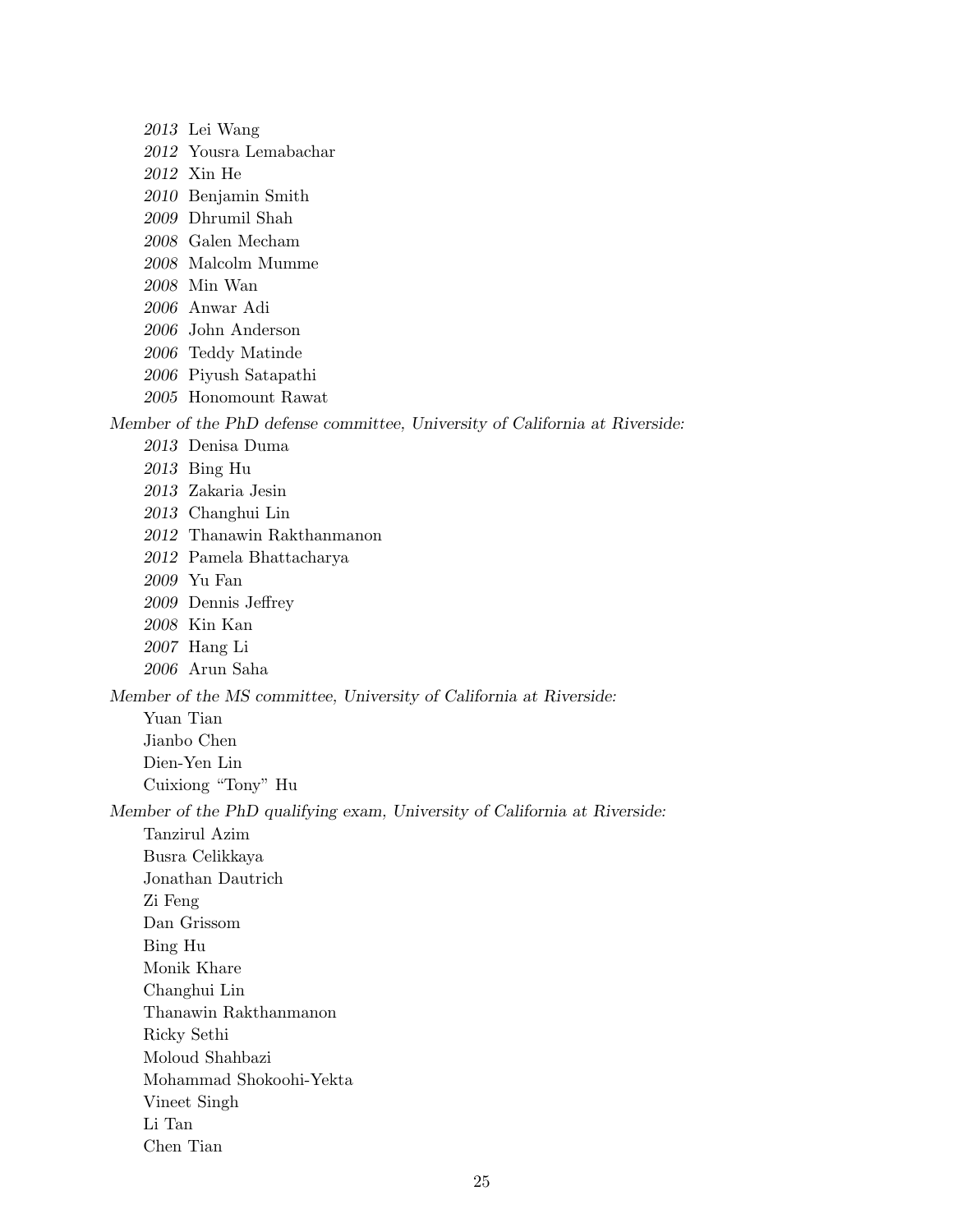Yonghui Wu Jesin Zakaria Bo Zhou Zhenzhen Ye (Electrical Engineering Department) Ronald Raymond Dolbin, Jr. (Mathematics Department) Jeff Pettyjohn (Statistics Department) Undergraduate research advisor, University of California at Riverside: 2011–2012 Mantej Singh Rajpal 2008–2010 Diego Villaseñor (UC LEADS program) Jevons Chen (summer internship) Miguel Rodriguez (summer internship) PhD advisor, William and Mary: Radu I. Siminiceanu, 2003 (Senior Cloud Engineer, Tridium, Inc.) Robert L. Jones (Data Engineer, Everstream Analytics) Andrew S. Miner (Associate Professor, Iowa State University) Masters advisor, William and Mary: Raymond J. Plante Paul L. Grieco Hongri Jiang Robert M. Marmorstein Wei "Helen" Sun Michelle M. Griffith Arun Mangalam Jeff M. Maddalon Paul Sugden Guangzhi Li Dawn M. Galayda Xiaochun "Chris" Ji Andrew S. Miner Undergraduate research advisor, William and Mary: Eric W. Davis Matthew F. Klinger Heji Kim, 1995 (Honors, Summa cum Laude) Research advisor, William and Mary High-School Gifted Student Summer Program: Amanda Burch External committee member: Hamed Ghasemieh, University of Twente, The Netherlands (PhD) Tom van Dijk, University of Twente, The Netherlands (PhD) 2012 Dario D'Amico, Università di Firenze, Italy (Laurea) 2012 José Vander Meulen, Université Catholique de Louvain, Belgium (PhD) Massimo Forno, Universit`a di Torino, Italy (Laurea) Marco Gribaudo, Universit`a di Torino, Italy (PhD) Ricardo Fricks, Duke University, North Carolina (PhD) Paolo Marenzoni, Universit`a di Parma, Italy (PhD) James Coleman, University of Adelaide, Australia (PhD)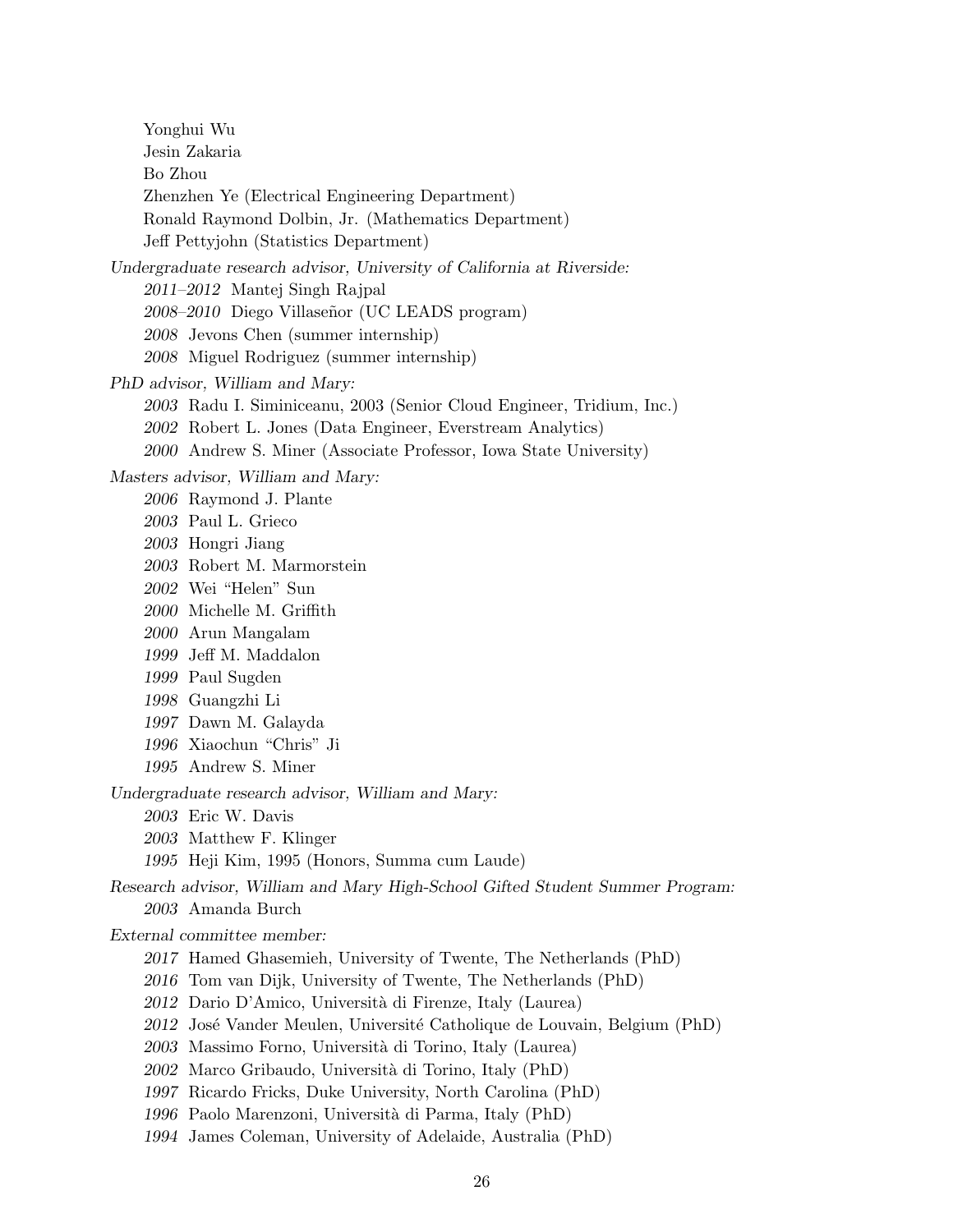1994 Reinhard German, Technical University of Berlin, Germany (PhD) Member of the Honors committee, William and Mary: John E. Carro Brian K. Dewey Member of the Masters committee, William and Mary: Vesselin A. Diev Joshua Gluckman Regina E. Jeter Yingjie Lan Leonidas Linardakis Nathan T. Moore Rachel I. Moore Robert R. Painter Richard Rummage Member of the PhD committee, William and Mary: Anna Brunstrom Benjamin J. Coleman Aaron T. Hawkins Barry G. Lawson Xiaowen "Jason" Liu Louis Felipe Perrone Zvezdan Petkovic Alma Riska Diann P. Smith

### ACADEMIC SERVICE

Campus-wide at Iowa State University:

Summer 2020 Member, LAS Working Group #4 (online courses during Covid-19 pandemic) Fall 2015–present Member, HPC Advisory Committee Fall 2019–Summer 2020 Chair, Information Technology Committee Fall 2019–Summer 2020 Member, Technology Enterprise Advisory Committee Fall 2019–Summer 2020 Member, Resource Policy and Allocation Council Fall 2019–Summer 2020 Member, WorkCyte Steering Committee Fall 2018–Spring 2019 Member, Search Committee, LAS Associate Dean for Research Spring 2017 Member, VRAC Internal Review Committee March 2016 Moderator: Grant Writing Workshop on NSF CAREER Awards Departmental at Iowa State University:

Spring 2021 Member, Stategic Plan Committee Fall 2019–Spring 2021 Associate Chair of Faculty Affairs and Graduate Program Fall 2019–Spring 2021 Member, Graduate Committee Fall 2019–Spring 2021 Chair, Faculty Governance Committee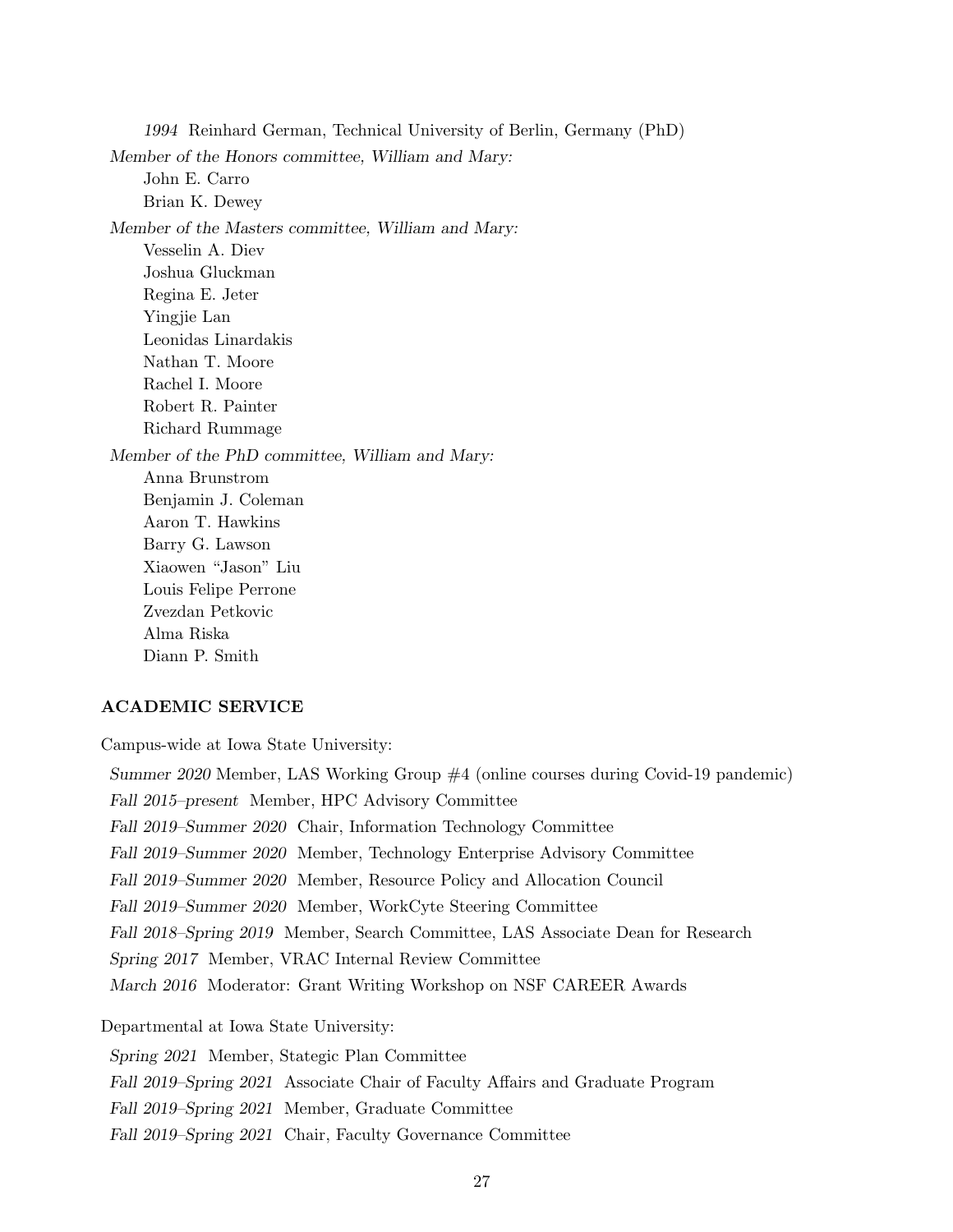Fall 2019–Spring 2021 Member, Promotion and Tenure Committee Fall 2019–Summer 2020 Member, Term Faculty Review Committee Fall 2019–Summer 2020 Member, Undergraduate Committee Fall 2019–Summer 2020 Faculty mentor for Borzoo Bonakdarpour January 2014–August 2019 Chair of the Computer Science Department

Campus-wide at the University of California at Riverside:

Fall 2008–Spring 2011 Member, Bourns College of Engineering Executive Committee

Winter 2008 Member, Administration and Infrastructure Committee for the Bourns College of Engineering Retreat, responsible for the Facilities Subcommittee

Fall 2005–Summer 2007 Member, Research Computing Advisory Group

November 2005 Session Chair, Southern California Conference on Undergraduate Research (SCCUR)

Departmental at the University of California at Riverside:

Summer 2008–Summer 2012 Graduate Advisor

Fall 2007–Spring 2008 Member, Graduate Committee

Fall 2004–Spring 2007 Associate Chair

Winter 2004–Fall 2013 Member of several Ad-Hoc Committees

Fall 2004–Spring 2007 Webmaster

Fall 2004–Spring 2005 Member, Hiring Committee

Campus-wide at William and Mary:

Spring 2002–Fall 2002 Member, Internal Review Team, Biology Department December 1998–February 1999 Member, Search Committee for the Director of Conference Services Spring 1996–Fall 1998 Member, Ad-hoc Intellectual Property Policy Committee

#### Departmental at William and Mary:

Fall 2002–Summer 2003 Member, Graduate Curriculum Committee

Fall 2001–Summer 2003 Chair, Graduate Admission Committee

Fall 2001–Summer 2003 Director of Graduate Studies

Fall 2001–Spring 2002 Chair, Faculty Search and Chair Search Committees

Fall 2000–Spring 2001 Chair, Personnel Committee

Fall 2000–Spring 2002 Member, Systems Committee

Fall 1998–Fall 2003 Member, Personnel Committee

Fall 1996–Spring 1999 Webmaster

Spring 1994–Fall 1999 Faculty member responsible for Communications and Publicity

Spring 1995, Spring 1997, Spring 2001 Member, Faculty Hiring Committee

Fall 1995–Spring 1996, Fall 1998–Spring 1999 Member, Curriculum Committee

Spring 1993–Spring 1995 Member, Examination Committee

1994–1998 Judge, departmental competition for the Regional ACM Programming Contest